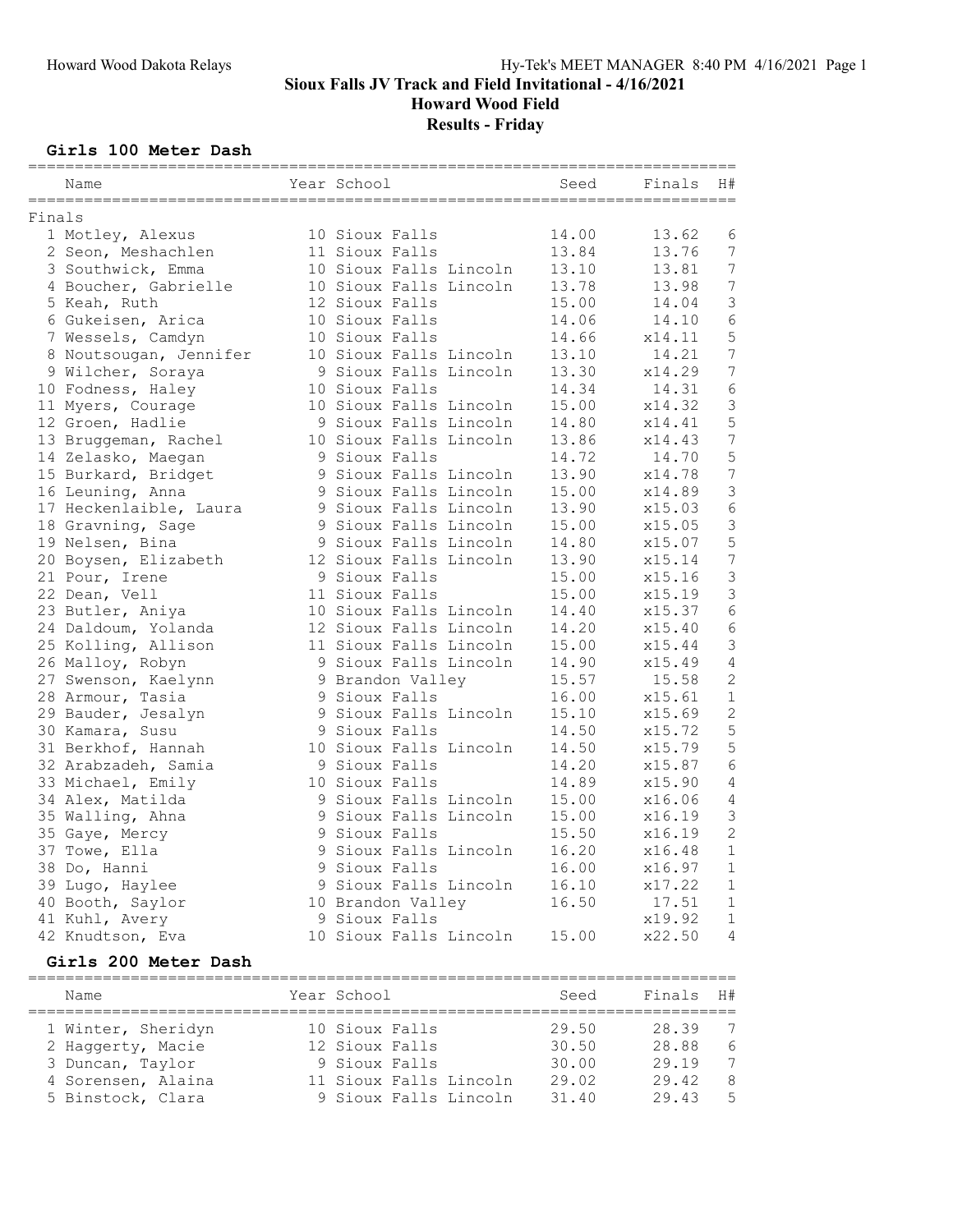Howard Wood Field

# Results - Friday

### ....Girls 200 Meter Dash

| 6 Groen, Hadlie         | 9 Sioux Falls Lincoln  | 29.90 | 29.49  | 7               |
|-------------------------|------------------------|-------|--------|-----------------|
| 7 Wickersham, Josey     | 10 Brandon Valley      | 30.00 | 29.76  | 7               |
| 8 Myers, Courage        | 10 Sioux Falls Lincoln | 33.50 | x29.80 | $\mathfrak{Z}$  |
| 9 Gebriel, Wada         | 11 Brandon Valley      | 32.00 | 29.83  | $\overline{4}$  |
| 10 Tabbert, Selah       | 11 Sioux Falls         | 31.00 | x29.84 | 5               |
| 11 Fodness, Haley       | 10 Sioux Falls         | 30.70 | x29.86 | 6               |
| 12 Nelson, Makenzie     | 9 Sioux Falls          | 30.50 | x29.89 | $\sqrt{6}$      |
| 13 Niyonkura, Esta      | 9 Sioux Falls Lincoln  | 28.00 | x30.05 | $\,8\,$         |
| 14 Peter, Nancy         | 10 Sioux Falls Lincoln | 28.90 | x30.42 | $8\,$           |
| 15 Gayetaye, Princess   | 10 Sioux Falls Lincoln | 28.30 | x30.50 | $\,8\,$         |
| 16 Ramm, Eva            | 9 Sioux Falls          | 35.00 | 30.53  | $\overline{c}$  |
| 17 Zelasko, Maegan      | 9 Sioux Falls          | 32.00 | x30.80 | $\mathfrak{Z}$  |
| 18 Heckenlaible, Laura  | 9 Sioux Falls Lincoln  | 31.46 | x30.92 | $\overline{5}$  |
| 19 Meyers, Addison      | 9 Brandon Valley       | 32.00 | 31.00  | $\overline{4}$  |
| 20 Leuning, Anna        | 9 Sioux Falls Lincoln  | 29.50 | x31.38 | $\overline{7}$  |
| 21 Biren, Lea           | 10 Brandon Valley      | 31.00 | x31.39 | $6\,$           |
| 22 Russell, Elizabeth   | 9 Sioux Falls          | 36.00 | 31.40  | $1\,$           |
| 23 Nustad, Alison       | 9 Brandon Valley       | 33.00 | x31.45 | $\mathfrak{Z}$  |
| 24 Malloy, Robyn        | 9 Sioux Falls Lincoln  | 32.00 | x31.69 | $\mathfrak{Z}$  |
| 25 Bartek, Hanna        | 9 Brandon Valley       | 31.00 | x31.84 | 5               |
| 26 Walling, Ahna        | 9 Sioux Falls Lincoln  | 32.30 | x31.89 | $\mathfrak{Z}$  |
| 27 Myers, Barbara       | 9 Sioux Falls          | 35.67 | 31.97  | $1\,$           |
| 28 Lugo, Haylee         | 9 Sioux Falls Lincoln  | 33.90 | x31.98 | $\mathfrak{Z}$  |
| 29 Butler, Aniya        | 10 Sioux Falls Lincoln | 30.50 | x32.18 | 6               |
| 30 McCartney, Kate      | 11 Sioux Falls Lincoln | 31.90 | x32.23 | 5               |
| 31 Kolling, Allison     | 11 Sioux Falls Lincoln | 29.90 | x32.73 | $\overline{7}$  |
| 32 Daldoum, Yolanda     | 12 Sioux Falls Lincoln | 28.60 | x32.73 | $\,8\,$         |
| 33 Burkard, Bridget     | 9 Sioux Falls Lincoln  | 29.90 | x32.76 | $\overline{7}$  |
| 34 Gravning, Sage       | 9 Sioux Falls Lincoln  | 32.00 | x32.86 | $\sqrt{4}$      |
| 35 Swenson, Kaelynn     | 9 Brandon Valley       | 31.00 | x32.97 | $\mathsf S$     |
| 36 Nelsen, Bina         | 9 Sioux Falls Lincoln  | 30.00 | x33.02 | $\epsilon$      |
| 37 Berkhof, Hannah      | 10 Sioux Falls Lincoln | 29.80 | x33.12 | $7\phantom{.0}$ |
| 38 Dean, Vell           | 11 Sioux Falls         | 34.00 | x33.15 | $\sqrt{2}$      |
| 39 Kiir, Abok           | 10 Brandon Valley      | 32.00 | x33.78 | $\sqrt{4}$      |
| 40 Kamara, Susu         | 9 Sioux Falls          | 31.00 | x33.80 | $\sqrt{6}$      |
| 41 Gayetaye, Heathrebka | 10 Sioux Falls         | 39.20 | x33.87 | $\,1\,$         |
| 42 Thuch, Ashley        | 9 Sioux Falls Lincoln  | 32.00 | x33.89 | $\sqrt{4}$      |
| 43 Bauder, Jesalyn      | 9 Sioux Falls Lincoln  | 32.00 | x34.15 | $\sqrt{4}$      |
| 44 Pour, Irene          | 9 Sioux Falls          | 34.00 | x34.32 | $\sqrt{2}$      |
| 45 Armour, Tasia        | 9 Sioux Falls          | 35.00 | x34.48 | $\sqrt{2}$      |
| 46 Gaye, Mercy          | 9 Sioux Falls          | 35.18 | x35.44 | $\sqrt{2}$      |
| 47 Chhetri, Ambika      | 9 Sioux Falls          | 36.25 | x35.97 | $\mathbf 1$     |
| 48 Towe, Ella           | 9 Sioux Falls Lincoln  | 37.90 | x36.83 | $\mathbf 1$     |

#### Girls 400 Meter Dash

| Name |                    | Year School    |                        | Seed    | Finals   | H#             |
|------|--------------------|----------------|------------------------|---------|----------|----------------|
|      | 1 Williams, Tori   |                | 11 Sioux Falls Lincoln | 1:07.84 | 1:05.80  | $\mathbf{3}$   |
|      | 2 Gosch, Alexis    | 10 Sioux Falls |                        | 1:08.00 | 1:06.78  | $\mathcal{B}$  |
|      | 3 Tabbert, Selah   | 11 Sioux Falls |                        | 1:10.15 | 1:07.13  | $\mathcal{B}$  |
|      | 4 Groen, Hadlie    |                | 9 Sioux Falls Lincoln  | 1:10.10 | 1:08.33  | - 3            |
|      | 5 Slaba, Ellie     | 9 Sioux Falls  |                        | 1:09.53 | 1:08.36  | -3             |
|      | 6 Peter, Nancy     |                | 10 Sioux Falls Lincoln | 1:09.50 | 1:08.60  | -3             |
|      | 7 Nelson, Makenzie | 9 Sioux Falls  |                        | 1:11.36 | x1:09.56 | $\overline{2}$ |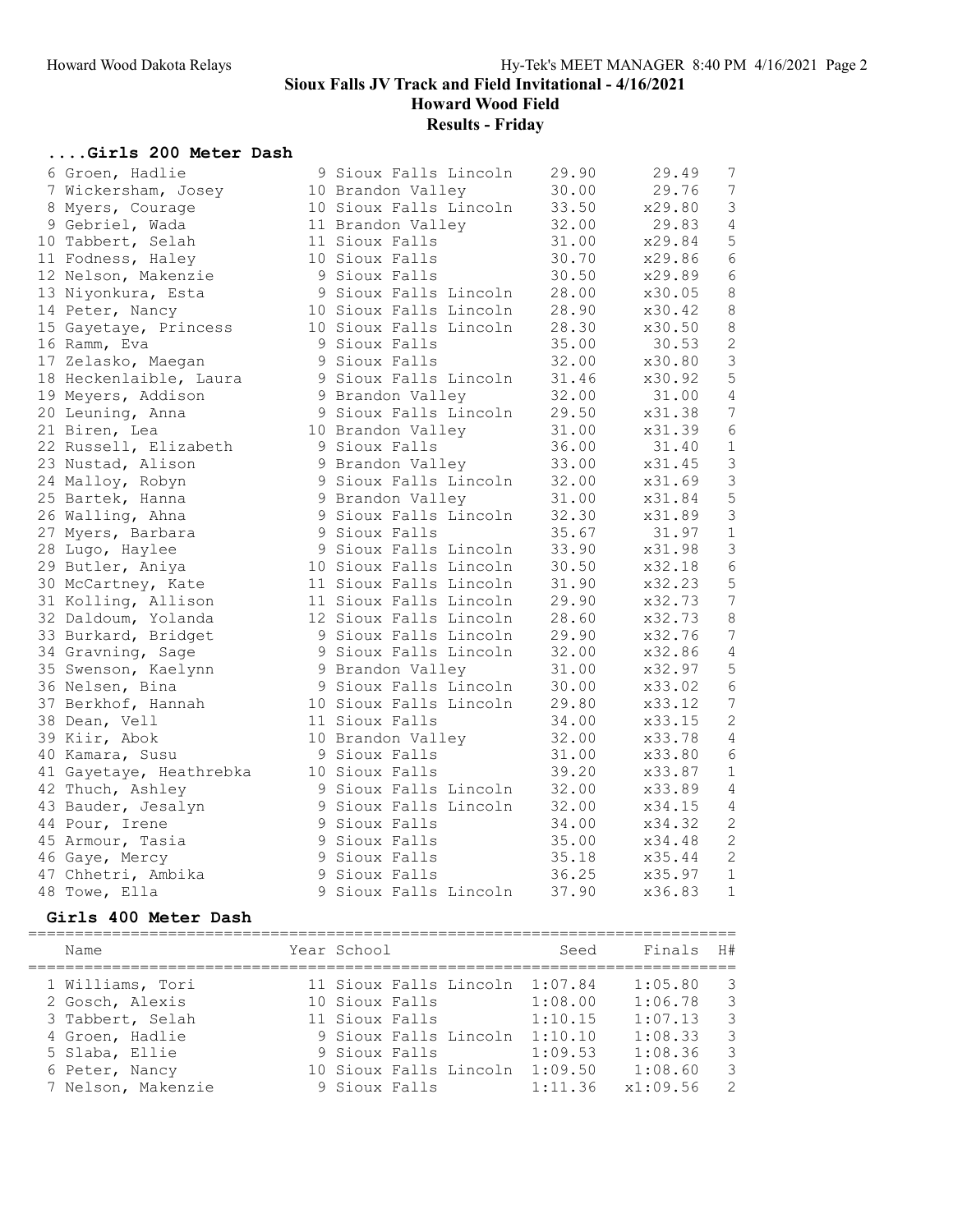Howard Wood Field

Results - Friday

#### ....Girls 400 Meter Dash

|  | 1:13.72                                                                                                                                                                               | x1:09.77 | $\overline{2}$                            |
|--|---------------------------------------------------------------------------------------------------------------------------------------------------------------------------------------|----------|-------------------------------------------|
|  | 1:10.65                                                                                                                                                                               |          | $\overline{\mathbf{3}}$                   |
|  | 1:14.00                                                                                                                                                                               | x1:14.11 | 2                                         |
|  |                                                                                                                                                                                       |          | $\overline{2}$                            |
|  | 1:22.00                                                                                                                                                                               |          | $\overline{1}$                            |
|  | 1:11.00                                                                                                                                                                               | x1:15.95 | 2                                         |
|  | 1:17.00                                                                                                                                                                               | x1:18.33 | -2                                        |
|  | 1:21.22                                                                                                                                                                               | x1:18.47 | $\overline{1}$                            |
|  | 1:18.00                                                                                                                                                                               | x1:23.55 | 1                                         |
|  | 1:18.00                                                                                                                                                                               | x1:24.40 | 1                                         |
|  | 9 Sioux Falls<br>11 Sioux Falls<br>10 Sioux Falls<br>9 Sioux Falls<br>11 Sioux Falls<br>11 Sioux Falls Lincoln<br>9 Sioux Falls<br>12 Sioux Falls<br>12 Sioux Falls<br>11 Sioux Falls |          | 1:10.33<br>$1:16.87$ $1:14.32$<br>1:14.95 |

#### Girls 800 Meter Run

========================================================================= Name Year School Seed Finals ========================================================================= 1 Haensel, Marissa 11 Sioux Falls 2:52.72 2:45.33 2 Hansen, Chloe 9 Sioux Falls 2:48.13 2:47.15 3 Kissner, Grace 10 Sioux Falls 2:58.00 2:55.91 4 Meyer, Bri 9 Sioux Falls 2:58.00 x2:59.48 5 Kuol, Yom 9 Sioux Falls 2:45.00 3:00.07 6 Evans, Lainee 10 Sioux Falls 3:00.00 x3:04.76 7 Moore, Abby 10 Sioux Falls 3:00.00 x3:06.55 8 Anderson, Emma 9 Sioux Falls 3:00.00 x3:09.83 9 Timmer, Monaiya 9 Sioux Falls Lincoln 3:10.00 3:28.36

#### Girls 1600 Meter Run

========================================================================= Name Year School Seed Finals ========================================================================= 1 Infield, Kasi 11 Sioux Falls Lincoln 5:55.00 5:54.00 2 Kela, Tabila 9 Sioux Falls 6:04.72 5:58.54 3 Kolb, Lily 9 Sioux Falls 6:10.40 6:04.44 4 Gebremichael, Lewam 10 Sioux Falls 6:41.13 6:20.54 5 Jennewein, Jasmine 9 Sioux Falls Lincoln 6:30.00 6:24.42 6 Kuol, Yom 9 Sioux Falls 6:30.21 x6:25.36 7 Spridgen, Carly 9 Sioux Falls Lincoln 6:10.00 6:28.42 8 Maloney, Emma 11 Sioux Falls 6:10.00 x6:29.84 9 Vis, Ella 10 Sioux Falls 6:20.00 x6:36.41 10 Kissner, Grace 10 Sioux Falls 6:50.00 6:36.54 11 Meyer, Bri 9 Sioux Falls 6:50.00 6:40.14 12 Weiss, Audrey 9 Sioux Falls Lincoln 6:30.00 x6:41.95 13 Bonynge, Ashytn 9 Sioux Falls 6:25.00 x6:49.54 14 Breidenbach, Ellie 11 Sioux Falls 6:50.00 6:56.41 Girls 3200 Meter Run ========================================================================= Name The Year School Seed Finals

| 1 Infield, Kasi      |  |  | 11 Sioux Falls Lincoln 12:58.14 | 13.04.48 |
|----------------------|--|--|---------------------------------|----------|
| 2 Jennewein, Jasmine |  |  | 9 Sioux Falls Lincoln 14:30.00  | 14:24.19 |
| 3 Weiss, Audrey      |  |  | 9 Sioux Falls Lincoln 14:30.00  | 14:59.51 |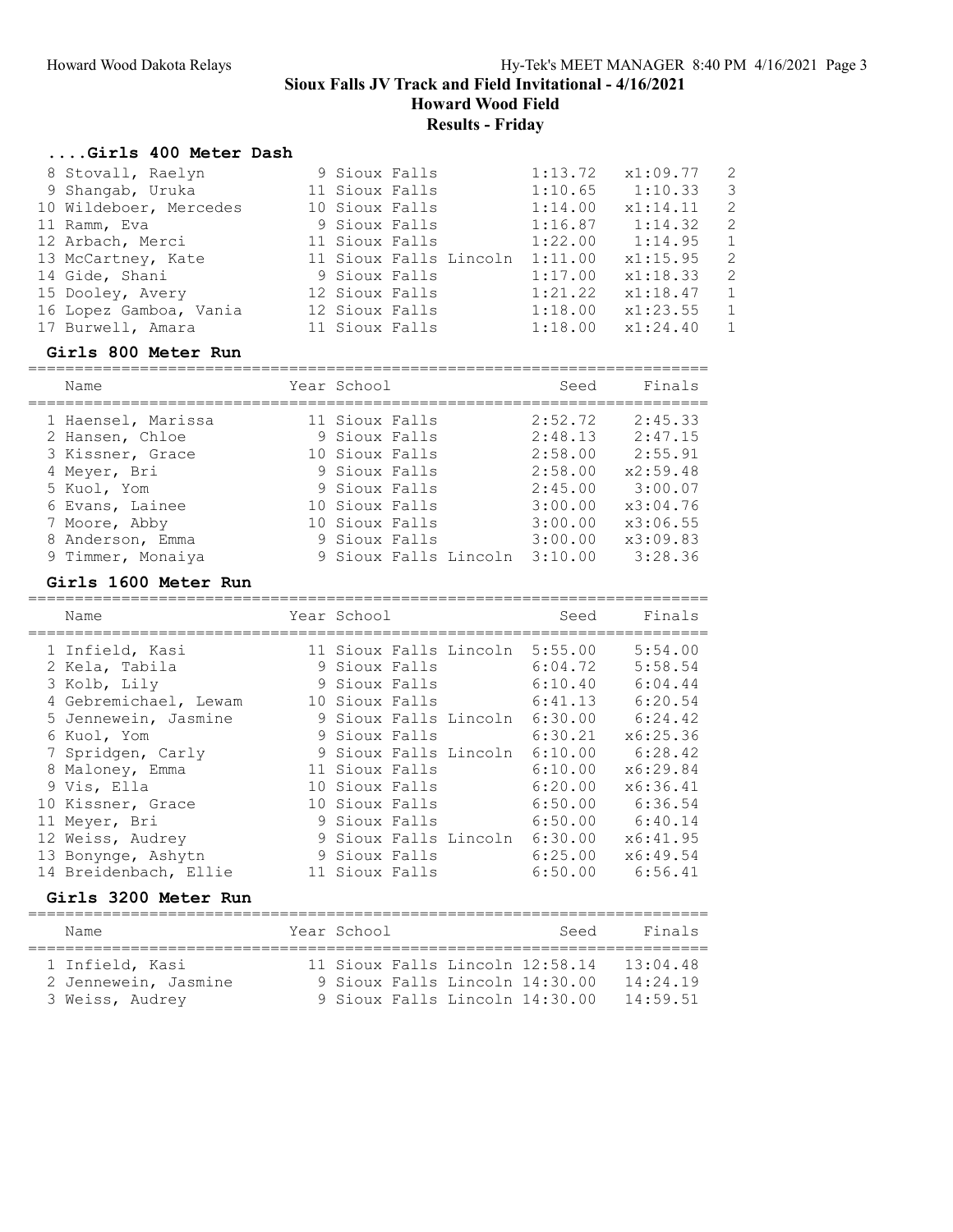Howard Wood Field

#### Results - Friday

#### Girls 100 Meter Hurdles

| Name                 | Year School            | Seed  | Finals | H#            |
|----------------------|------------------------|-------|--------|---------------|
| 1 Mannes, Laine      | 11 Sioux Falls Lincoln | 18.96 | 18.89  | 3             |
| 2 Gayetaye, Princess | 10 Sioux Falls Lincoln | 18.20 | 19.46  | 3             |
| 3 Madison, Ashlyn    | 12 Sioux Falls         | 19.15 | 19.48  | 3             |
| 4 Broecher, Sierra   | 9 Sioux Falls          | 22.00 | 19.52  | $\mathbf{1}$  |
| 5 Southwick, Emma    | 10 Sioux Falls Lincoln | 18.60 | 20.36  | 3             |
| 6 Daniels, Ashlynn   | 10 Sioux Falls         | 20.89 | 20.45  | 2             |
| 7 Binstock, Clara    | 9 Sioux Falls Lincoln  | 19.37 | x20.81 | 3             |
| 8 Thuch, Ashley      | 9 Sioux Falls Lincoln  | 19.50 | x21.64 | 2             |
| 9 Olsen, Jessalynn   | 9 Sioux Falls          | 22.52 | x22.15 | $\mathbf{1}$  |
| 10 Alex, Matilda     | 9 Sioux Falls Lincoln  | 19.50 | x22.76 | 2             |
| 11 Kiir, Abok        | 10 Brandon Valley      | 20.15 | 23.72  | $\mathcal{L}$ |

#### Girls 300 Meter Hurdles

============================================================================ Name Year School Seed Finals H# ============================================================================ 1 Kinzer, Lexi 9 Sioux Falls 54.08 53.77 3 2 Gayetaye, Princess 10 Sioux Falls Lincoln 53.00 55.21 3 3 Mannes, Laine 11 Sioux Falls Lincoln 56.35 55.32 2 4 Binstock, Clara 9 Sioux Falls Lincoln 56.77 55.57 2 5 Broecher, Sierra 9 Sioux Falls 59.05 56.57 2 6 Heckenlaible, Laura 9 Sioux Falls Lincoln 54.80 x56.89 3 7 Madison, Ashlyn 12 Sioux Falls 59.47 57.87 1 8 Noutsougan, Jennifer 10 Sioux Falls Lincoln 52.90 x1:00.51 3 9 Ready, Ella 9 Sioux Falls Lincoln 55.00 x1:01.53 3 10 Olsen, Jessalynn 9 Sioux Falls 1:04.38 1:04.14 1 11 Alex, Matilda 9 Sioux Falls Lincoln 55.00 x1:05.34 2 12 Thuch, Ashley 9 Sioux Falls Lincoln 53.30 x1:08.01 3

#### Girls 4x100 Meter Relay

| School                                                                          | Seed                                                     | Finals |
|---------------------------------------------------------------------------------|----------------------------------------------------------|--------|
| 1 Sioux Falls Lincoln 'A'<br>1) Boucher, Gabrielle 10<br>3) Niyonkura, Esta 9   | 55.00<br>2) Bruggeman, Rachel 10<br>4) Wilcher, Soraya 9 | 54.60  |
| 2 Sioux Falls Washington 'A'<br>1) Kannah, Orquidia 10<br>3) Wessels, Camdyn 10 | 56.00<br>2) Seon, Meshachlen 11<br>4) Myers, Barbara 9   | 54.72  |
| 3 Brandon Valley 'A'<br>1) Anders, Bella 10<br>3) Mosley-Schipper, Bailey 9     | 55.00<br>2) Bartek, Hanna 9<br>Swenson, Kaelynn 9        | 58.94  |

#### Girls 4x200 Meter Relay

| School                       | Seed                  | Finals  |
|------------------------------|-----------------------|---------|
| 1 Sioux Falls Lincoln 'A'    | $1:53.00$ $1:55.34$   |         |
| 1) Noutsougan, Jennifer 10   | 2) Ready, Ella 9      |         |
| 3) Sorensen, Alaina 11       | 4) Southwick, Emma 10 |         |
| 2 Brandon Valley 'A'         | 1:56.00               | 2:05.39 |
| 1) Anders, Bella 10          | 2) Bartek, Hanna 9    |         |
| 3) Mosley-Schipper, Bailey 9 | 4) Swenson, Kaelynn 9 |         |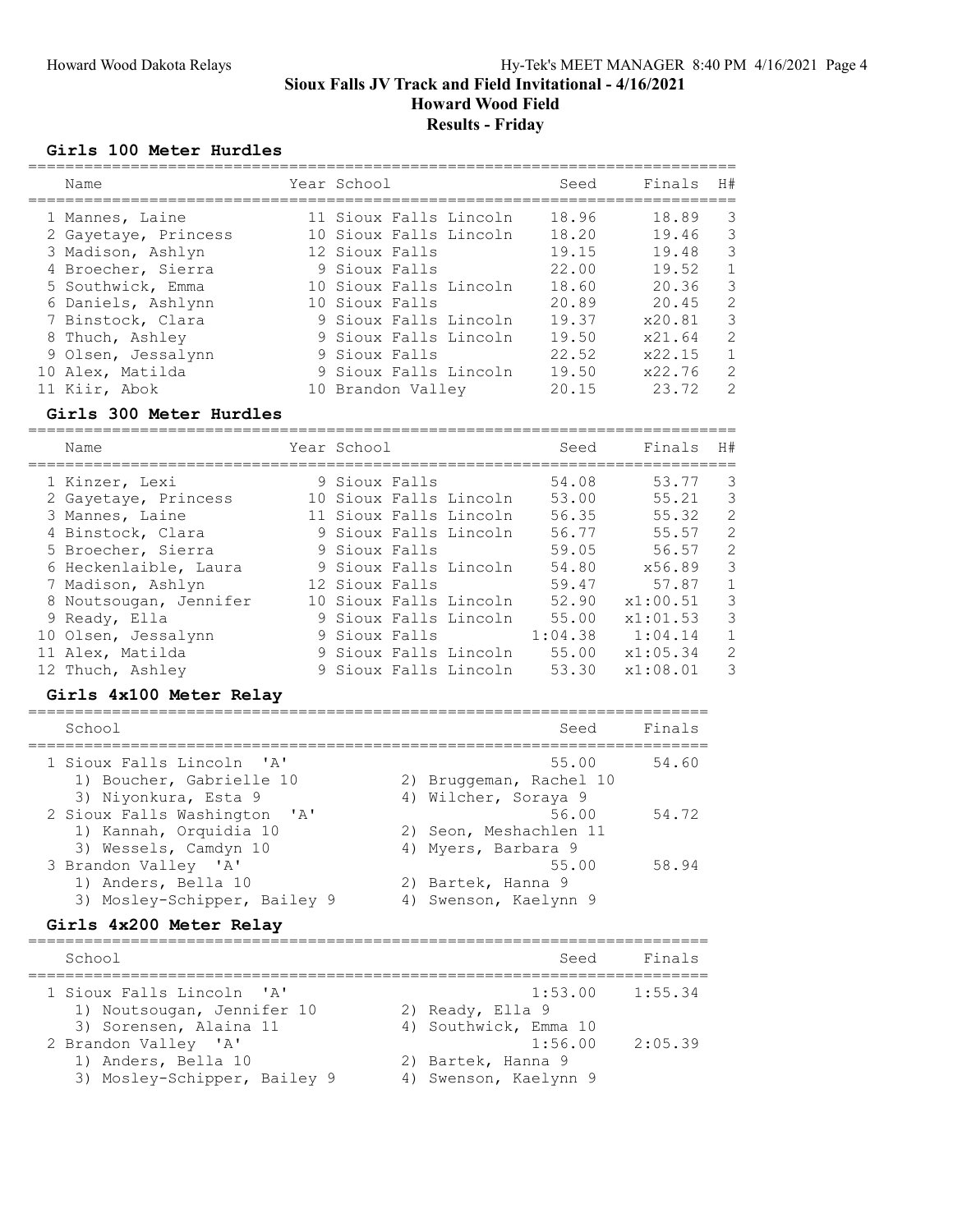Howard Wood Field

#### Results - Friday

#### ....Girls 4x200 Meter Relay

| 3 Sioux Falls Washington 'A' | 2:10.00<br>2:06.29        |
|------------------------------|---------------------------|
| 1) Russell, Elizabeth 9      | 2) Jones, Athiena 11      |
| 3) Gayetaye, Heathrebka 10   | 4) Luis, Ehilka 11        |
| 4 Sioux Falls Washington 'B' | $2:15.00$ $2:12.78$       |
| 1) Chhetri, Ambika 9         | 2) Lopez Gamboa, Vania 12 |
| 3) Gak, Alakiir 9            | 4) Ammann, Melina 9       |

#### Girls 4x400 Meter Relay

| School                                                                          |  | Seed                                                    | Finals  |
|---------------------------------------------------------------------------------|--|---------------------------------------------------------|---------|
| 1 Sioux Falls Roosevelt, 'A'<br>1) Haggerty, Macie 12<br>3) Slaba, Ellie 9      |  | 4:30.00<br>2) Hansen, Chloe 9<br>4) Gosch, Alexis 10    | 4:27.94 |
| 2 Sioux Falls Roosevelt 'B'<br>1) Tabbert, Selah 11<br>3) Haensel, Marissa 11   |  | 4:40.00<br>2) Nelson, Makenzie 9<br>4) Mergen, Ellie 9  | 4:36.19 |
| 3 Sioux Falls Lincoln 'A'<br>1) Sorensen, Alaina 11<br>3) Mannes, Laine 11      |  | 4:26.00<br>2) Tollinger, Kate 10<br>4) Ready, Ella 9    | 4:42.85 |
| 4 Brandon Valley 'A'<br>1) Wickersham, Josey 10<br>3) Mosley-Schipper, Bailey 9 |  | 4:35.00<br>2) Bartek, Hanna 9<br>4) Pelletier, Marie 10 | 4:52.42 |

#### Girls 1600 Sprint Medley

=========================================================================

| School                                                                        | Seed                                                  | Finals  |
|-------------------------------------------------------------------------------|-------------------------------------------------------|---------|
| 1 Sioux Falls Lincoln 'A'<br>1) Boysen, Elizabeth 12<br>3) Tollinger, Kate 10 | 4:55.00<br>2) Leuning, Anna 9<br>4) Spridgen, Carly 9 | 5:08.57 |
| 2 Sioux Falls Washington 'A'<br>1) Jensen, Tia 9<br>3) Wessels, Camdyn 10     | 5:05.00<br>2) Gide, Shani 9<br>4) Maloney, Emma 11    | 5:11.52 |
| 3 Sioux Falls Washington 'B'<br>1) Jensen, Tynaia 9<br>3) Seon, Meshachlen 11 | 5:20.00<br>2) Burwell, Amara 11<br>4) Vis, Ella 10    | 5:16.56 |

#### Girls High Jump

| ATTTO TITAII AMIN      |                        |                |              |
|------------------------|------------------------|----------------|--------------|
| Name                   | Year School            | Seed           | Finals       |
| 1 Gough, Madison       | 11 Sioux Falls         | $4 - 06.00$    | $4 - 08.00$  |
| 2 Gak, Alakiir         | 9 Sioux Falls          | $4 - 06.00$    | $4 - 06.00$  |
| 3 Jensen, Tia          | 9 Sioux Falls          | $4 - 04.00$    | $x4 - 04.00$ |
| 3 Motley, Alexus       | 10 Sioux Falls         | $4 - 0.5$ , 00 | $4 - 04.00$  |
| 3 Whiting, Kamryn      | 9 Sioux Falls          | $4 - 02.00$    | $4 - 04.00$  |
| 6 Kolling, Allison     | 11 Sioux Falls Lincoln | $4 - 04.00$    | $4 - 02.00$  |
| 6 Gide, Shani          | 9 Sioux Falls          | $4 - 04.00$    | $x4 - 02.00$ |
| 6 Biren, Lea           | 10 Brandon Valley      | $4 - 05.00$    | $4 - 02.00$  |
| 6 Wessels, Camdyn      | 10 Sioux Falls         | $4 - 06.00$    | $x4 - 02.00$ |
| 6 Noutsougan, Jennifer | 10 Sioux Falls Lincoln | $4 - 0.5$ , 00 | $4 - 02.00$  |
| 11 Wood, Keile         | 12 Sioux Falls         | $4 - 02.00$    | $x4 - 00.00$ |
| 11 Kranz, Kristyn      | 9 Brandon Valley       | $4 - 02.00$    | $4 - 00.00$  |
| -- Carpenter, Andi     | 11 Sioux Falls         | $4 - 00.00$    | NΗ           |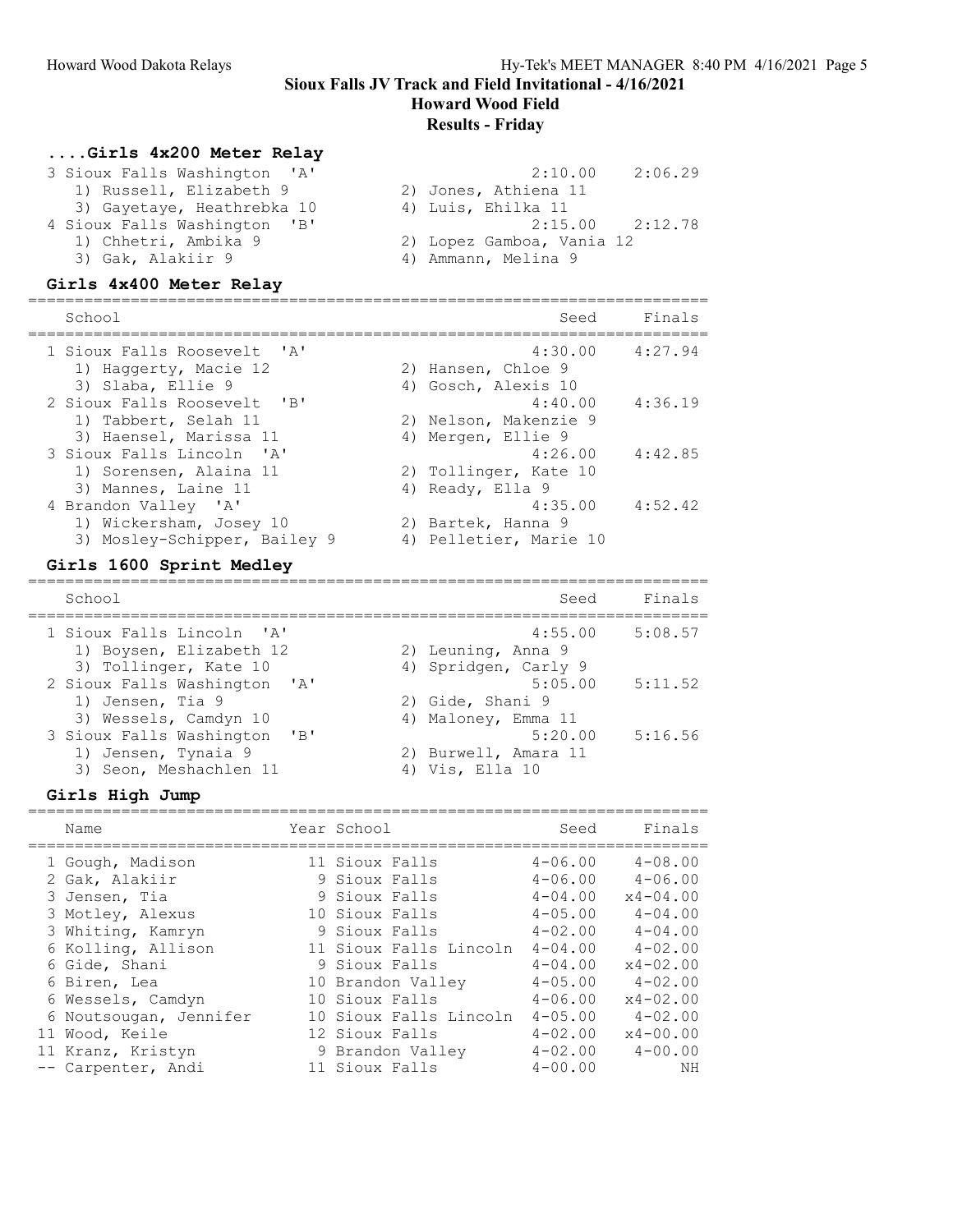# Howard Wood Field

# Results - Friday

# ....Girls High Jump

| -- Gayetaye, Heathrebka | 10 Sioux Falls   | $4 - 00.00$    | NH |
|-------------------------|------------------|----------------|----|
| -- Hansen, Grace        | 9 Brandon Valley | $4 - 0.5$ , 00 | NH |
| -- Tillett, Caitlyn     | 9 Brandon Valley | $4 - 04.00$    | NH |
| -- Paulsen, Maddie      | 10 Sioux Falls   | $4 - 03.00$    | NH |
| -- Russell, Elizabeth   | 9 Sioux Falls    | $4 - 04.00$    | NH |

### Girls Pole Vault

| Name                      | Year School            | Seed        | Finals       |
|---------------------------|------------------------|-------------|--------------|
| 1 Mueller, Morgan         | 12 Sioux Falls         | $8 - 00.00$ | $8 - 06.00$  |
| 2 Taylor, Autumn          | 9 Brandon Valley       | $6 - 00.00$ | $7 - 06.00$  |
| 3 Boysen, Elizabeth       | 12 Sioux Falls Lincoln | $8 - 00.00$ | $J7 - 06.00$ |
| 4 Holte, Lauren           | 10 Sioux Falls Lincoln | $7 - 06.00$ | $J7 - 06.00$ |
| 5 Fodness, Haley          | 10 Sioux Falls         | $8 - 00.00$ | $J7 - 06.00$ |
| 6 Leuning, Anna           | 9 Sioux Falls Lincoln  | $7 - 00.00$ | $J7 - 06.00$ |
| 7 Yusten, Danica          | 10 Sioux Falls         | $7 - 00.00$ | $7 - 00.00$  |
| 7 Gukeisen, Arica         | 10 Sioux Falls         | $6 - 06.00$ | $x7 - 00.00$ |
| 7 Duthoy, Paige           | 10 Sioux Falls         | $7 - 06.00$ | $x7 - 00.00$ |
| 7 Bruggeman, Rachel       | 10 Sioux Falls Lincoln | $9 - 06.00$ | $x7 - 00.00$ |
| 11 Bauder, Jesalyn        | 9 Sioux Falls Lincoln  | $6 - 06.00$ | $x6 - 06.00$ |
| 11 Berkhof, Hannah        | 10 Sioux Falls Lincoln | $7 - 00.00$ | $x6 - 06.00$ |
| 13 Knudtson, Eva          | 10 Sioux Falls Lincoln | $6 - 06.00$ | $x5 - 05.00$ |
| 14 Marlow, Derian         | 11 Sioux Falls         | $6 - 06.00$ | $x5 - 00.00$ |
| 14 Burkard, Bridget       | 9 Sioux Falls Lincoln  | $7 - 00.00$ | $x5 - 00.00$ |
| 14 Carpenter, Andi        | 11 Sioux Falls         | $6 - 06.00$ | $x5 - 00.00$ |
| -- Joseph, Mary-Katherine | 9 Brandon Valley       | $7 - 06.00$ | ΝH           |

### Girls Long Jump

| Name                       | Year School                     | Seed         | Finals        | H#             |
|----------------------------|---------------------------------|--------------|---------------|----------------|
| 1 Fodness, Haley           | 10 Sioux Falls                  | $13 - 06.00$ | $14 - 04.00$  | 2              |
| 2 Boucher, Gabrielle       | 10 Sioux Falls Lincoln 14-02.00 |              | $14 - 00.50$  | $\mathbf{2}$   |
| 3 Duncan, Taylor           | 9 Sioux Falls                   |              | $13 - 11.00$  | $\mathbf{2}$   |
| 4 Bauers, Eliza            | 10 Sioux Falls                  | $13 - 07.00$ | $13 - 06.00$  | $\overline{c}$ |
| 5 Myers, Barbara           | 9 Sioux Falls                   | $13 - 00.50$ | $13 - 03.00$  | $\overline{c}$ |
| 6 Niyonkura, Esta          | 9 Sioux Falls Lincoln 14-06.00  |              | $12 - 11.00$  | $\overline{c}$ |
| 7 Ramm, Eva                | 9 Sioux Falls                   | $12 - 09.75$ | $12 - 07.50$  | $\mathbf{2}$   |
| 8 Michael, Emily           | 10 Sioux Falls                  | $12 - 08.75$ | $12 - 07.00$  | $\overline{c}$ |
| 9 Nustad, Alison           | 9 Brandon Valley                | $12 - 00.00$ | $12 - 06.50$  | $\mathbf 1$    |
| 10 Erwin, Angela           | 10 Sioux Falls                  | $12 - 00.00$ | $x12 - 06.00$ | $\mathbf 1$    |
| 11 Rice, Elaina            | 11 Brandon Valley               | $14 - 00.00$ | $12 - 04.50$  | $\overline{c}$ |
| 12 Gebriel, Wada           | 11 Brandon Valley               | $12 - 00.00$ | $12 - 00.00$  | $\mathbf 1$    |
| 13 Derynck, Emma           | 10 Sioux Falls Lincoln          |              | $11 - 07.00$  | $\mathbf 1$    |
| 14 Mosley-Schipper, Bailey | 9 Brandon Valley                | $12 - 00.00$ | $x11 - 06.00$ | $\mathbf 1$    |
| 14 Silvernail, Ava         | 9 Sioux Falls                   | $12 - 07.00$ | $x11 - 06.00$ | $\overline{c}$ |
| 16 Wilson, Braylee         | 9 Brandon Valley                | $12 - 00.00$ | $x11 - 05.50$ | $\mathbf 1$    |
| 17 Tillett, Caitlyn        | 9 Brandon Valley                | $12 - 00.00$ | $x11 - 00.00$ | $\mathbf 1$    |
| 18 Wilcher, Soraya         | 9 Sioux Falls Lincoln 14-07.00  |              | $x10-10.00$   | $\overline{c}$ |
| 19 Carpenter, Andi         | 11 Sioux Falls                  | $12 - 06.00$ | $x10-08.50$   | $\overline{c}$ |
| 20 Kranz, Kristyn          | 9 Brandon Valley                | $12 - 00.00$ | $x10 - 06.00$ | $1\,$          |
| 21 Meyers, Addison         | 9 Brandon Valley                | $12 - 00.00$ | $x9-11.00$    | $\mathbf{1}$   |
| -- Ammann, Melina          | 9 Sioux Falls                   | $11 - 00.00$ | ND            | $\mathbf 1$    |
| -- Lugo, Haylee            | 9 Sioux Falls Lincoln           |              | ND            | 1              |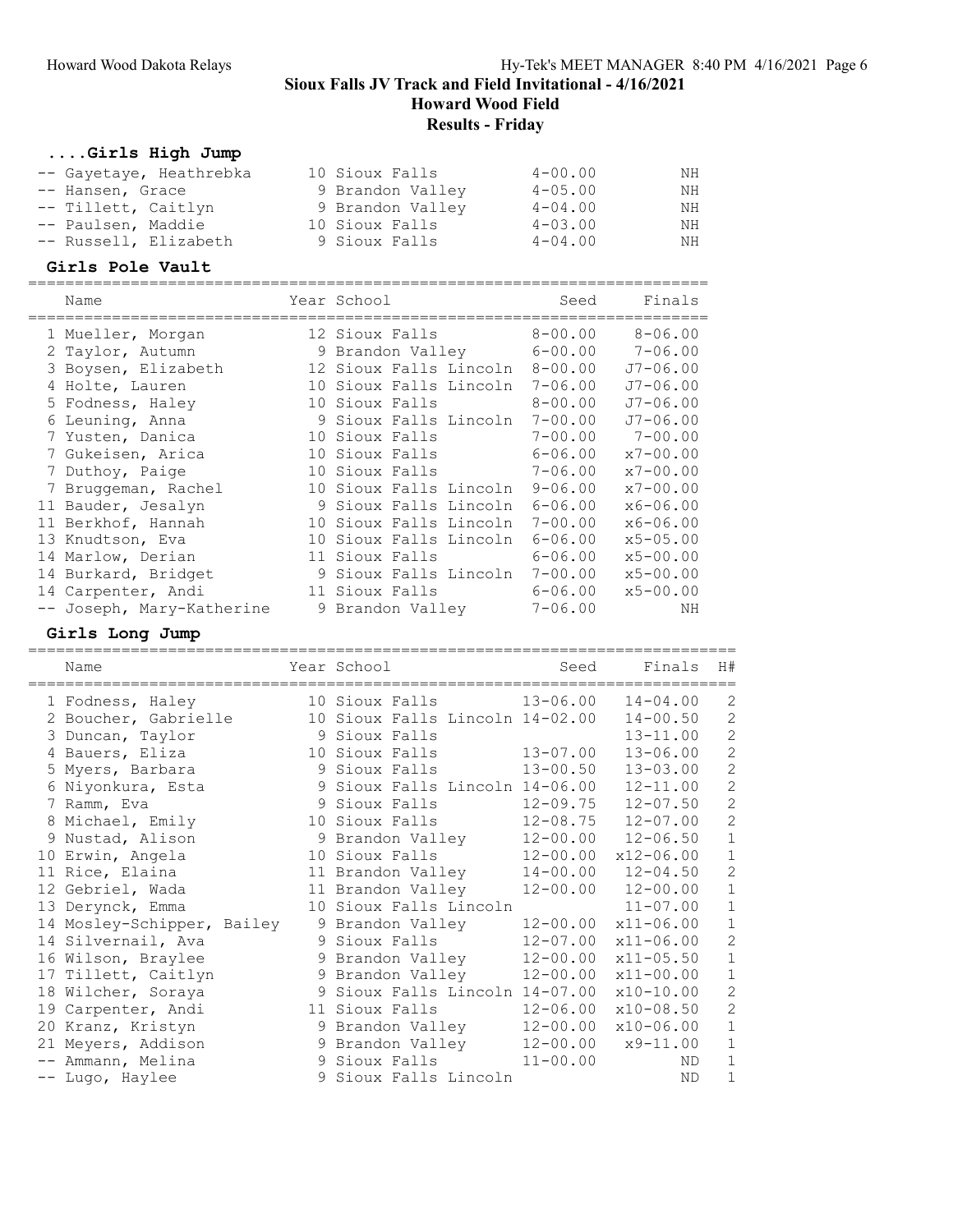Howard Wood Field

Results - Friday

### ....Girls Long Jump

| -- Brown, Zoey   | 9 Sioux Falls    | $14 - 02.00$ | ND 2 |  |
|------------------|------------------|--------------|------|--|
| -- Hansen, Grace | 9 Brandon Valley | 12-00.00     | ND 1 |  |

#### Girls Triple Jump

| Name                 | Year School    |                        | Seed                            | Finals        |
|----------------------|----------------|------------------------|---------------------------------|---------------|
| 1 Wickersham, Josey  |                |                        | 10 Brandon Valley 31-01.00      | $31 - 08.00$  |
| 2 Bruggeman, Rachel  |                |                        | 10 Sioux Falls Lincoln 30-09.00 | $30 - 10.00$  |
| 3 Nuttbrock, Cadence | 9 Sioux Falls  |                        |                                 | $30 - 08.50$  |
| 4 Holte, Lauren      |                |                        | 10 Sioux Falls Lincoln 30-00.00 | $30 - 02.00$  |
| 5 Binstock, Clara    |                |                        | 9 Sioux Falls Lincoln 30-06.00  | $30 - 00.00$  |
| 6 Myers, Barbara     | 9 Sioux Falls  |                        | $29 - 01$ , 25                  | $28 - 02.00$  |
| 7 Derynck, Emma      |                | 10 Sioux Falls Lincoln |                                 | $x27 - 08.00$ |
| 8 Michael, Emily     | 10 Sioux Falls |                        | $27 - 05.50$                    | $27 - 02.00$  |
| 9 Ramm, Eva          | 9 Sioux Falls  |                        | $26 - 06.00$                    | $26 - 04.00$  |
| -- Ammann, Melina    | 9 Sioux Falls  |                        | $25 - 00.00$                    | ND            |

#### Girls Shot Put

============================================================================ Name Year School Seed Finals H# ============================================================================ 1 Christiansen, Norah 9 Sioux Falls Lincoln 32-01.00 32-04.00 3 2 Knudtson, Kyra 11 Sioux Falls Lincoln 28-04.00 27-10.00 3 3 Brown, Chloe 12 Sioux Falls Lincoln 29-06.50 27-07.00 3 4 Mickelson, Katherine 10 Sioux Falls Lincoln 26-00.00 x26-06.00 3 5 Iversen, Abby 12 Sioux Falls 25-08.50 26-04.00 3 6 Bosler, Leah 10 Sioux Falls Lincoln 25-00.00 x25-09.50 2 7 Marken, Kayleen 10 Sioux Falls Lincoln 22-00.00 x25-08.00 1 8 Zino, Sarah 10 Sioux Falls Lincoln 29-04.50 x25-02.00 3 9 Thompson, Aspen 10 Brandon Valley 23-00.00 24-05.50 1 10 Swenson, Sylvia 9 Brandon Valley 21-03.00 24-03.50 1 11 Schelhaas, Jarynn 9 Brandon Valley 26-01.00 24-02.00 3 12 Kolbeck, Mary 10 Brandon Valley 25-02.50 x23-00.00 2 13 Reck, Emma 12 Sioux Falls 23-06.50 22-05.00 2 14 Reese, Kalli 9 Brandon Valley 23-01.50 x22-04.00 2 15 Dzwonek, Morgan 11 Sioux Falls 24-00.00 22-03.00 2 15 Grob, Kya 10 Sioux Falls Lincoln 24-00.00 x22-03.00 2 17 Warner, Jadyn 10 Sioux Falls 24-00.00 21-11.00 2 18 Preheim, Hannah 10 Brandon Valley 25-09.00 x21-08.00 3 19 Hewitt, Quinn 9 Brandon Valley 22-00.00 x21-07.00 1 20 Reimers, Sydney 9 Brandon Valley 24-06.00 x20-09.00 2 21 Brink, Ava 9 Sioux Falls 24-00.00 20-05.00 2 22 Rippentrop, Riley 9 Brandon Valley 20-02.00 x20-01.00 1 22 Hessel, Brooklyn 10 Brandon Valley 30-00.00 x20-01.00 3 24 Johnson, Rachel 9 Sioux Falls 24-00.00 18-07.00 2 25 Lockwood, Charlize 10 Sioux Falls Lincoln 23-00.00 x16-07.00 1 26 Johnson, Makenzie 9 Sioux Falls 24-00.00 x16-06.00 2 27 Nelsen, Bina 9 Sioux Falls Lincoln 23-00.00 x16-05.00 1 28 Leman, Sarah 10 Brandon Valley 18-00.00 x16-02.00 1 29 Wright, Emily 10 Brandon Valley 21-00.00 x15-10.00 1 30 Jellis, Leah 9 Brandon Valley 19-05.00 x15-09.00 1 -- Timmer, Monaiya 9 Sioux Falls Lincoln ND 1 -- Sayler, Morgan 11 Sioux Falls 29-02.50 ND 3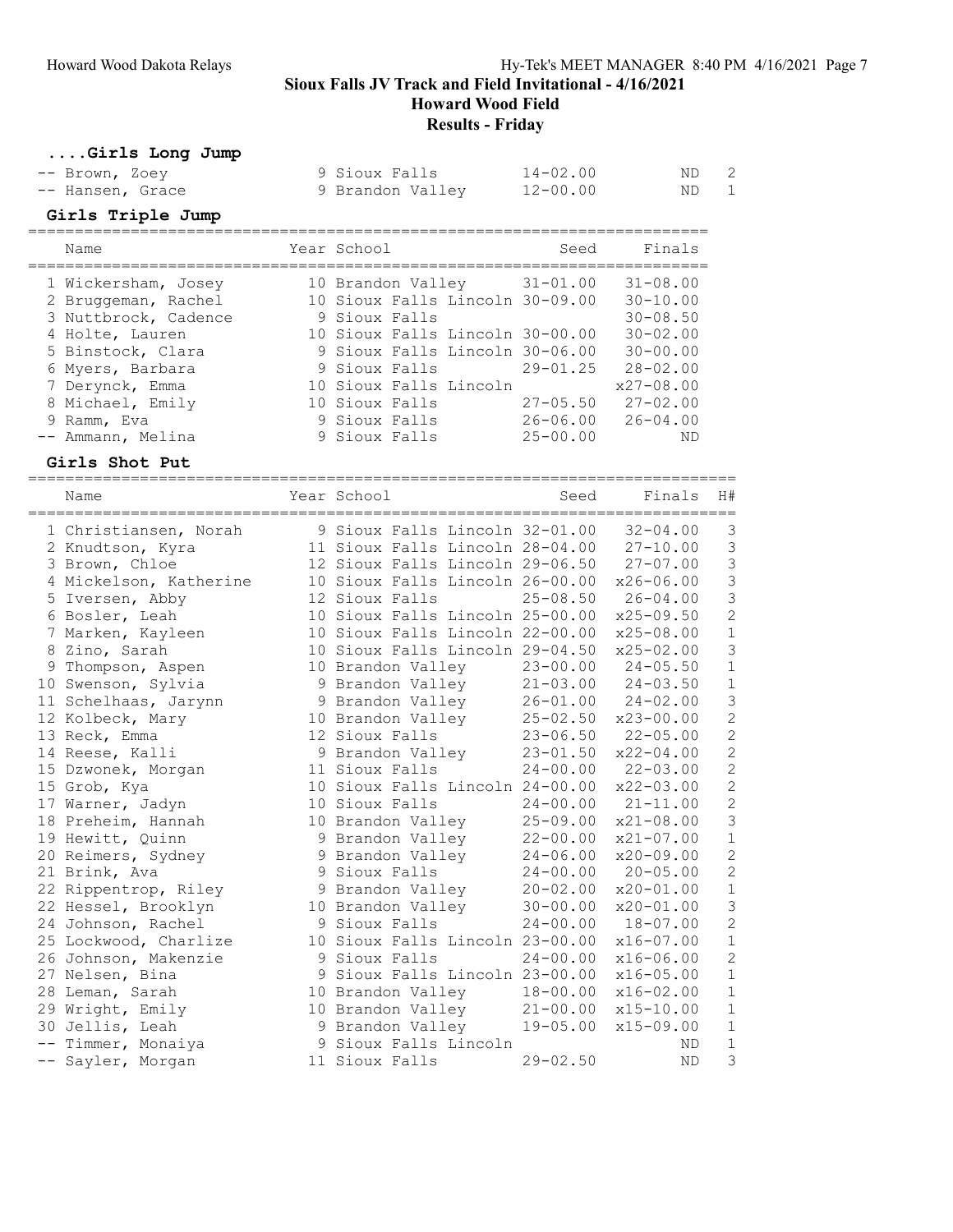Howard Wood Field

# Results - Friday

#### Girls Discus Throw

| Name                                   | Year School            | Seed      | Finals     | H#             |
|----------------------------------------|------------------------|-----------|------------|----------------|
| ====================================== |                        |           |            |                |
| 1 Knudtson, Kyra                       | 11 Sioux Falls Lincoln | $86 - 00$ | $81 - 06$  | 3              |
| 2 Marken, Kayleen                      | 10 Sioux Falls Lincoln | $75 - 07$ | $78 - 07$  | 3              |
| 3 Mickelson, Katherine                 | 10 Sioux Falls Lincoln | $94 - 00$ | $77 - 10$  | 3              |
| 4 Dzwonek, Morgan                      | 11 Sioux Falls         | $50 - 00$ | $76 - 04$  | $\mathbf 1$    |
| 5 Grob, Kya                            | 10 Sioux Falls Lincoln | $80 - 00$ | $x74 - 09$ | 3              |
| 6 Reck, Emma                           | 12 Sioux Falls         | $73 - 04$ | $74 - 07$  | $\mathfrak{Z}$ |
| 7 Bosler, Leah                         | 10 Sioux Falls Lincoln | $93 - 00$ | $x73 - 00$ | 3              |
| 8 Thomson, Felicity                    | 9 Sioux Falls          | $70 - 00$ | $67 - 00$  | $\overline{c}$ |
| 9 Thompson, Aspen                      | 10 Brandon Valley      | $50 - 00$ | $66 - 01$  | $1\,$          |
| 10 Brown, Chloe                        | 12 Sioux Falls Lincoln | $85 - 00$ | $x64 - 09$ | 3              |
| 11 Thomson, Vanessa                    | 9 Sioux Falls          | $70 - 00$ | $62 - 06$  | $\overline{c}$ |
| 11 Warner, Jadyn                       | 10 Sioux Falls         | $50 - 00$ | $62 - 06$  | $\overline{c}$ |
| 13 Hewitt, Quinn                       | 9 Brandon Valley       | $58 - 09$ | $62 - 01$  | $\overline{c}$ |
| 14 Reese, Kalli                        | 9 Brandon Valley       | $61 - 06$ | $60 - 06$  | $\overline{c}$ |
| 15 Reimers, Sydney                     | 9 Brandon Valley       | $54 - 03$ | $x58 - 10$ | $\overline{c}$ |
| 16 Hessel, Brooklyn                    | 10 Brandon Valley      | $68 - 04$ | $x58 - 09$ | $\overline{c}$ |
| 17 Zino, Sarah                         | 10 Sioux Falls Lincoln | $95 - 00$ | $x58 - 07$ | 3              |
| 18 Preheim, Hannah                     | 10 Brandon Valley      | $55 - 00$ | $x58 - 06$ | $\overline{c}$ |
| 19 Timmer, Monaiya                     | 9 Sioux Falls Lincoln  | $60 - 00$ | $x57 - 04$ | $\overline{c}$ |
| 20 Schelhaas, Jarynn                   | 9 Brandon Valley       | $48 - 00$ | $x53 - 01$ | $1\,$          |
| 21 Johnson, Rachel                     | 9 Sioux Falls          | $50 - 00$ | $52 - 09$  | $\mathbf{1}$   |
| 22 Stettnichs, Camryn                  | 9 Brandon Valley       | $47 - 02$ | $x51 - 08$ | $\mathbf 1$    |
| 23 Wright, Emily                       | 10 Brandon Valley      | $56 - 04$ | $x51 - 01$ | $\overline{c}$ |
| 24 Swenson, Sylvia                     | 9 Brandon Valley       | $46 - 00$ | $x49 - 09$ | $\mathbf 1$    |
| 25 Johnson, Makenzie                   | 9 Sioux Falls          | $50 - 00$ | $x47 - 08$ | $\overline{c}$ |
| 26 Rippentrop, Riley                   | 9 Brandon Valley       | $48 - 11$ | $x47 - 05$ | $1\,$          |
| 27 Jellis, Leah                        | 9 Brandon Valley       | $74 - 00$ | $x47 - 03$ | 3              |
| 28 Leman, Sarah                        | 10 Brandon Valley      | $50 - 00$ | $x46 - 08$ | $1\,$          |
| 29 Hassebroek, Maura                   | 9 Brandon Valley       | $40 - 05$ | $x44 - 11$ | $\mathbf 1$    |
| 30 Trout, Madison                      | 9 Brandon Valley       | $30 - 00$ | $x36 - 02$ | $\mathbf 1$    |
| -- Kolbeck, Mary                       | 10 Brandon Valley      | $53 - 09$ | ND.        | $\overline{c}$ |
|                                        | 10 Sioux Falls Lincoln | $80 - 00$ |            | $\mathfrak{Z}$ |
| -- Lockwood, Charlize                  | 9 Sioux Falls          | $72 - 00$ | ND.        | 3              |
| -- Brink, Ava                          | 9 Sioux Falls Lincoln  | $95 - 00$ | ND.        | 3              |
| -- Christiansen, Norah                 |                        |           | ND         |                |
| -- Nelsen, Bina                        | 9 Sioux Falls Lincoln  | $50 - 00$ | <b>ND</b>  | $\mathbf 1$    |

#### Girls Javelin Throw

| Name                   | Year School            | Seed      | Finals                      | H#           |
|------------------------|------------------------|-----------|-----------------------------|--------------|
| 1 Reese, Kalli         | 9 Brandon Valley       | $80 - 06$ | $84 - 01$                   | 2            |
| 2 Stettnichs, Camryn   | 9 Brandon Valley       | $61 - 04$ | $82 - 07.50$                | 2            |
| 3 Marken, Kayleen      | 10 Sioux Falls Lincoln | 66-08     | $73 - 03$                   | 2            |
| 4 Grob, Kya            | 10 Sioux Falls Lincoln |           | $72 - 08.50$                | 1            |
| 5 Yellow Bird, Emma    | 9 O'Gorman             |           | $70 - 05$ 69-05             | 2            |
| 6 Knudtson, Kyra       | 11 Sioux Falls Lincoln |           | $72 - 09$ 68-05             | 2            |
| 7 Mickelson, Katherine | 10 Sioux Falls Lincoln |           | $x57 - 11.50$               | $\mathbf{1}$ |
| 8 Brown, Chloe         | 12 Sioux Falls Lincoln | 66-06     | $x52 - 08.50$               | 2            |
| 9 Zino, Sarah          | 10 Sioux Falls Lincoln |           | $x52 - 00$                  | $\mathbf{1}$ |
| 10 VanDenHemel, Sydney | 9 O'Gorman             |           | $38 - 07$ $51 - 05.50$      | 2            |
| 11 Warner, Jadyn       | 10 Sioux Falls         |           | $50 - 10$                   | 1            |
| 12 Dzwonek, Morgan     | 11 Sioux Falls         |           | $40 - 10$                   | $\mathbf{1}$ |
| 13 Bosler, Leah        | 10 Sioux Falls Lincoln |           | $33 - 11 \times 40 - 04.50$ | $\mathbf{1}$ |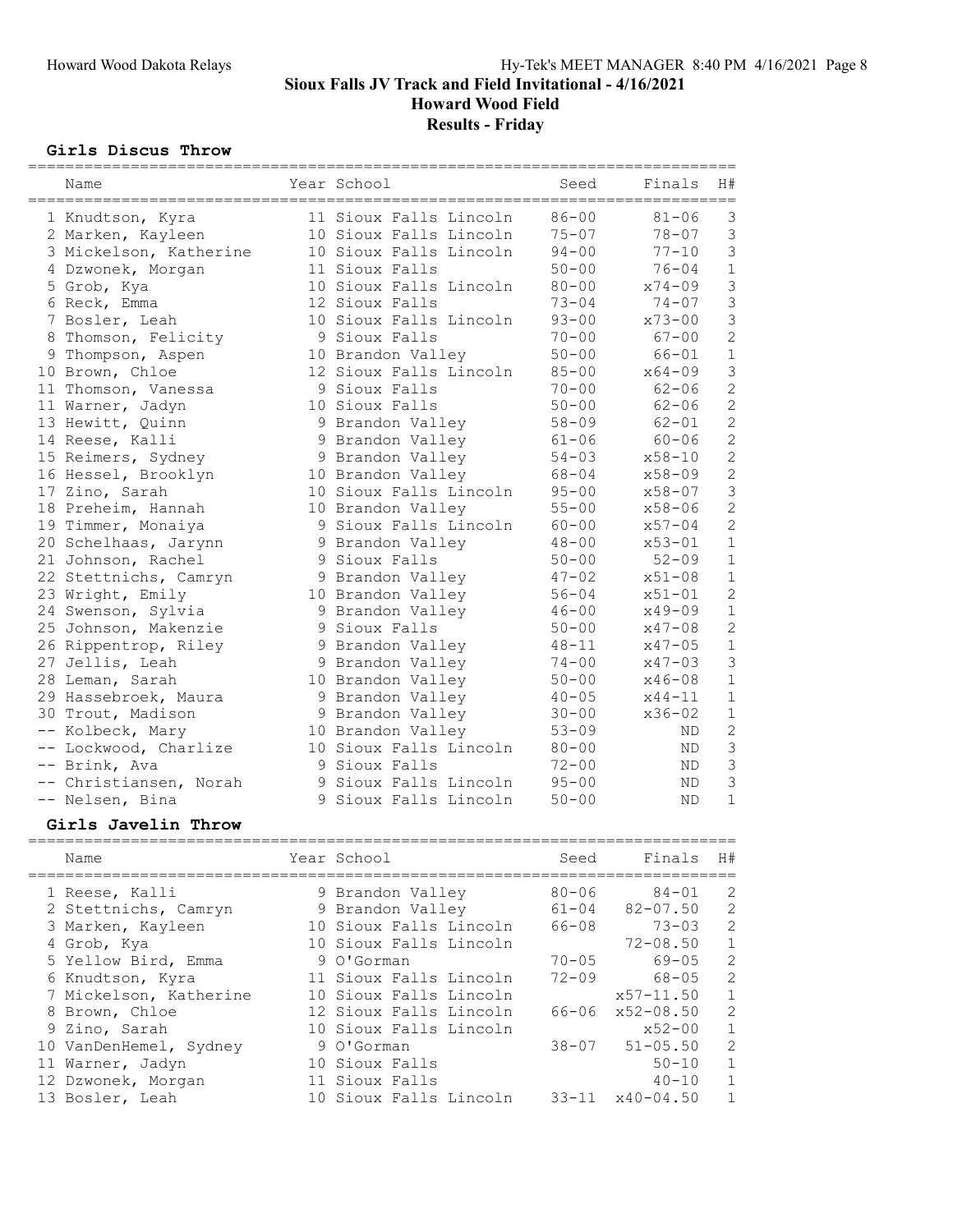Howard Wood Field

# Results - Friday

### ....Girls Javelin Throw

| 14 Johnson, Rachel   | 9 Sioux Falls         |           | 31-00 | $\overline{1}$ |
|----------------------|-----------------------|-----------|-------|----------------|
| -- Johnson, Makenzie | 9 Sioux Falls         |           | ND    | $\overline{1}$ |
| -- Kolbeck, Mary     | 10 Brandon Valley     | $93 - 06$ | ND 2  |                |
| -- Timmer, Monaiya   | 9 Sioux Falls Lincoln |           | ND.   | $\blacksquare$ |

# Boys 100 Meter Dash

| Name                    | Year School            | Seed  | ==========<br>Finals<br>================= | H#             |
|-------------------------|------------------------|-------|-------------------------------------------|----------------|
| 1 Sanow, Tayten         | 10 Sioux Falls         | 12.15 | 11.75                                     | 8              |
| 2 Stanford, Christian   | 10 Sioux Falls Lincoln | 11.64 | 11.77                                     | 10             |
| 3 Olson, Nick           | 10 Sioux Falls         | 12.30 | 12.03                                     | $\overline{7}$ |
| 4 Schatz, Carson        | 9 Sioux Falls Lincoln  | 11.60 | 12.05                                     | 10             |
| 5 Friske, Carter        | 11 Sioux Falls Lincoln | 11.90 | 12.06                                     | 9              |
| 6 Stanford, Sam         | 11 Sioux Falls         | 12.20 | 12.11                                     | 8              |
| 7 Smith, Jack           | 9 Sioux Falls Lincoln  | 11.80 | x12.16                                    | 10             |
| 8 Schroeder, Isaac      | 11 Sioux Falls Lincoln | 12.60 | x12.16                                    | 5              |
| 9 Peschel, Konnor       | 11 Brandon Valley      | 12.60 | 12.17                                     | 5              |
| 10 Visscher, Damen      | 11 Brandon Valley      | 12.40 | 12.26                                     | $\epsilon$     |
| 11 Kindvall, Tyler      | 10 Sioux Falls         | 12.10 | x12.26                                    | $\,8\,$        |
| 11 Keiso, Jabe          | 12 Sioux Falls         | 12.40 | 12.26                                     | $\overline{7}$ |
| 13 Even, Jaxsen         | 9 Sioux Falls Lincoln  | 12.20 | x12.40                                    | $\,8\,$        |
| 14 Gutierrez, Gabe      | 10 Sioux Falls Lincoln | 11.90 | x12.43                                    | 10             |
| 15 Heier, Sam           | 11 Sioux Falls Lincoln | 12.10 | x12.45                                    | 8              |
| 16 Gramm, Carson        | 10 Sioux Falls Lincoln | 12.10 | x12.47                                    | $\overline{9}$ |
| 17 Yoweli, Boas         | 9 Sioux Falls Lincoln  | 11.70 | x12.47                                    | 10             |
| 18 Suehne, Glory        | 9 Sioux Falls Lincoln  | 11.70 | x12.49                                    | 10             |
| 19 Hodge, Dreavin       | 9 Brandon Valley       | 12.07 | 12.53                                     | $\overline{9}$ |
| 20 Prince, Austin       | 12 Sioux Falls         | 12.50 | x12.54                                    | $\epsilon$     |
| 21 Schmaus, Amanuel     | 9 Sioux Falls          | 12.90 | x12.55                                    | $\sqrt{4}$     |
| 22 Weatherill, Brooks   | 9 Brandon Valley       | 12.50 | x12.62                                    | $\epsilon$     |
| 23 Thompson, Shane      | 11 Brandon Valley      | 12.60 | x12.65                                    | 5              |
| 24 Gough, Nash          | 11 Sioux Falls         | 12.90 | x12.67                                    | $\overline{4}$ |
| 25 Wilson, Mason        | 9 Sioux Falls          | 12.30 | 12.70                                     | $\overline{7}$ |
| 26 Jerstad, Luke        | 9 Sioux Falls Lincoln  | 11.90 | x12.73                                    | 9              |
| 27 Gardner, Gage        | 11 Sioux Falls Lincoln | 12.00 | x12.81                                    | 9              |
| 28 Mohr, Adam           | 10 Sioux Falls Lincoln | 12.70 | x12.82                                    | 5              |
| 29 Shorter, Tyree       | 10 Sioux Falls Lincoln | 11.80 | x12.89                                    | 10             |
| 30 Lechtenberg, Jackson | 11 Sioux Falls Lincoln | 12.40 | x12.90                                    | $\overline{7}$ |
| 31 Gomarko, Pierce      | 9 Sioux Falls          | 12.40 | 12.91                                     | $\overline{7}$ |
| 32 Bisbee, Tristan      | 10 Brandon Valley      | 13.20 | x12.92                                    | $\mathbf 2$    |
| 33 Randall, Sam         | 12 Sioux Falls         | 13.52 | x12.93                                    | $\mathbf 1$    |
| 34 Trautman, Carter     | 12 Sioux Falls         | 12.50 | x12.94                                    | $\epsilon$     |
| 35 Bolkema, Mason       | 9 Sioux Falls Lincoln  | 12.80 | x12.94                                    | $\overline{4}$ |
| 36 Hindbjorgen, Sam     | 10 Sioux Falls Lincoln | 12.00 | x12.96                                    | $\mathcal{G}$  |
| 37 Lage, Kobe           | 11 Sioux Falls Lincoln | 12.10 | x12.98                                    | $\,8\,$        |
| 38 Aguirre, Bryan       | 10 Sioux Falls         | 13.00 | x12.98                                    | $\sqrt{4}$     |
| 39 Pancich, Joe         | 10 Sioux Falls         | 13.00 | x13.04                                    | 4              |
| 40 Sechser, Dawson      | 9 Sioux Falls          | 12.20 | x13.06                                    | $\,8\,$        |
| 41 Peterson, Trenton    | 10 Sioux Falls Lincoln | 12.70 | x13.07                                    | 5              |
| 42 Grabow, David        | 10 Sioux Falls         | 13.20 | x13.11                                    | 3              |
| 43 Axtman, Nicolas      | 9 Sioux Falls Lincoln  | 12.70 | x13.13                                    | 5              |
| 44 Schneider, Evan      | 9 Brandon Valley       | 13.50 | x13.19                                    | $\mathbf 1$    |
| 45 Joseph, Deandre      | 11 Sioux Falls         | 12.00 | x13.19                                    | 9              |
| 46 Helgerson, Samuel    | 10 Sioux Falls Lincoln | 12.70 | x13.20                                    | $\mathsf S$    |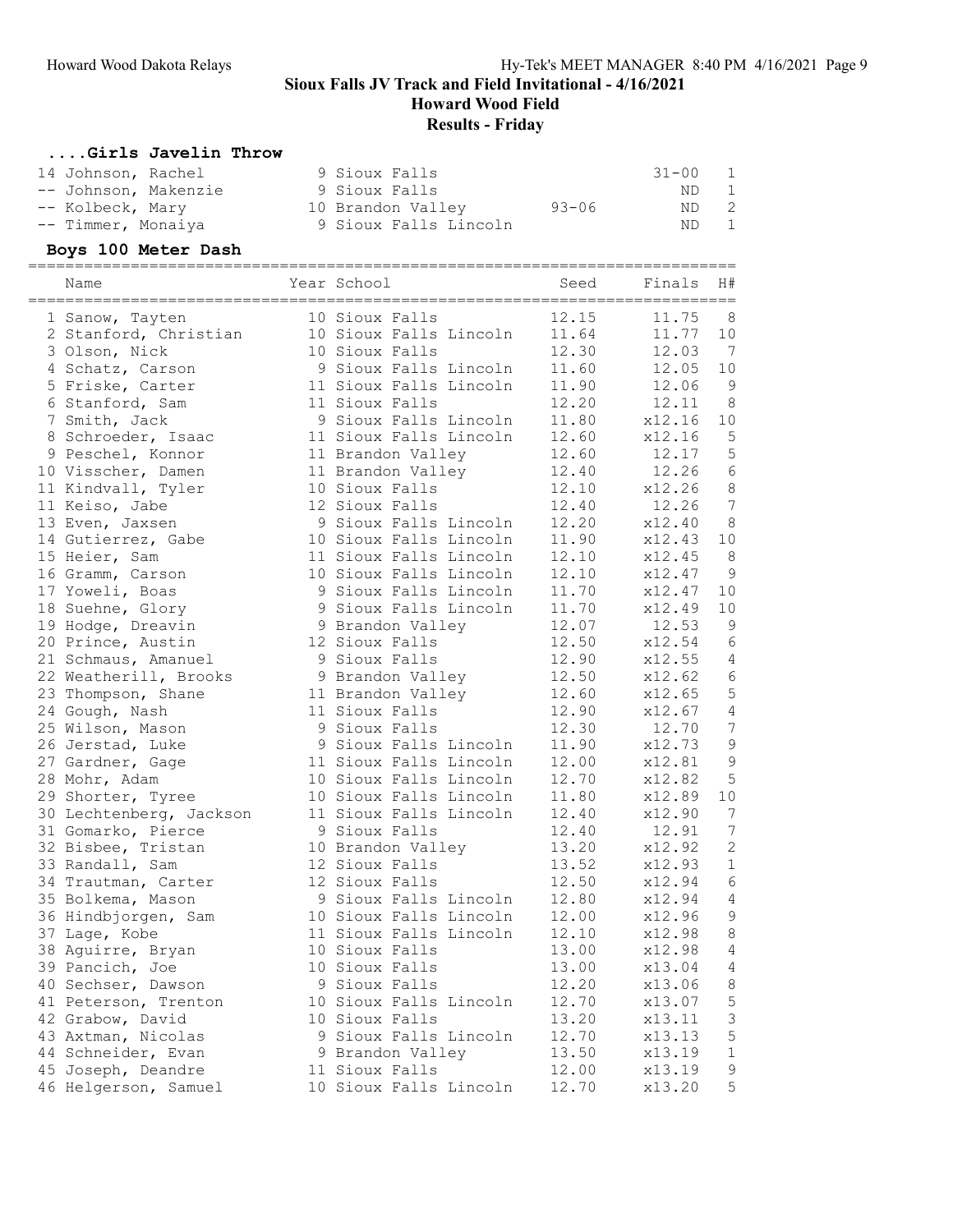Howard Wood Field

# Results - Friday

# ....Boys 100 Meter Dash

| 47 Caviezel, Matthew   | 11 Sioux Falls              | 13.20 | x13.20 | 2           |
|------------------------|-----------------------------|-------|--------|-------------|
| 48 McGarry, Aidan      | 9 Sioux Falls Lincoln       | 13.10 | x13.22 | 3           |
| 49 Swier, Lincoln      | 12 Sioux Falls              | 12.50 | x13.26 | 6           |
| 50 Ailts, Adan         | 9 Sioux Falls Lincoln       | 13.20 | x13.26 | 3           |
| 51 Dykstra, Zander     | 11 Sioux Falls Lincoln      | 12.30 | x13.33 | 7           |
| 52 Sittner, Isaac      | 9 Sioux Falls Lincoln       | 12.50 | x13.35 | 6           |
| 53 Zino, Ray           | 9 Sioux Falls Lincoln       | 12.80 | x13.38 | 4           |
| 54 Schafer, Tate       | 9 Sioux Falls Lincoln       | 12.30 | x13.42 | 7           |
| 54 Beck, Matthew       | 11 Brandon Valley           | 13.99 | x13.42 | $\mathbf 1$ |
| 56 Kattenberg, Trayton | 9 Brandon Valley            | 13.20 | x13.56 | 2           |
| 57 Butler, Aj          | 10 Sioux Falls Lincoln      | 12.80 | x13.70 | 5           |
| 58 Deelstra, Griffin   | 9 Sioux Falls Lincoln       | 13.20 | x13.71 | 3           |
| 59 Kuel, Phillip       | 9 Sioux Falls               | 14.00 | x14.13 | $\mathbf 1$ |
| 60 Kriech, Jayden      | 12 Sioux Falls 13.00        |       | x14.26 | 4           |
| 61 Mulder, Jeremiah    | 9 Sioux Falls Lincoln       | 13.30 | x14.36 | 2           |
| 62 Benson, Ian         | 9 Sioux Falls Lincoln       | 13.20 | x14.41 | 3           |
| 63 Lang, Isaac         | 9 Sioux Falls Lincoln 12.90 |       | x14.56 | 4           |
| 64 Gartei, Emmanuel    | 10 Brandon Valley 14.00     |       | x14.65 | $\mathbf 1$ |
| 65 Benson-Garr, Karter | 9 Sioux Falls Lincoln       | 13.20 | x15.15 | 2           |

#### Boys 200 Meter Dash

| Name                                               | Year School                        | Seed         | Finals  | H#              |
|----------------------------------------------------|------------------------------------|--------------|---------|-----------------|
| 1 Schatz, Carson                                   | 9 Sioux Falls Lincoln              | 24.40        | 23.91   | 11              |
| 2 Stanford, Christian 10 Sioux Falls Lincoln 24.79 |                                    |              | 24.29   | 10              |
| 3 Schroeder, Isaac                                 | 11 Sioux Falls Lincoln 25.30       |              | 24.51   | 6               |
| 4 Friske, Carter                                   | 11 Sioux Falls Lincoln 24.44       |              | x24.63  | 11              |
| 5 Blok, Jesse                                      | 9 Brandon Valley 24.99             |              | 24.84   | 8               |
| 6 Kindvall, Tyler                                  | 10 Sioux Falls                     | 24.20        | 24.94   | 11              |
| 7 Bortnem, Sabren                                  | 11 Brandon Valley                  | 24.99        | 24.95   | 8               |
| 8 Smith, Jack                                      | 9 Sioux Falls Lincoln 24.40 x24.96 |              |         | 11              |
| 9 Stanford, Sam                                    | 11 Sioux Falls                     | 24.50 25.00  |         | 10              |
| 10 Hoffman, Garret                                 | 11 Sioux Falls                     | 25.84 25.01  |         | $6\overline{6}$ |
| 11 Gramm, Carson                                   | 10 Sioux Falls Lincoln 25.00       |              | x25.02  | 8               |
| 12 Binger, Grayden                                 | 10 Brandon Valley                  | 25.00        | 25.03 8 |                 |
| 13 Blind, Collin                                   | 11 Sioux Falls Lincoln 24.90       |              | x25.14  | $\overline{9}$  |
| 14 Olson, Nick                                     | 10 Sioux Falls                     | 25.55        | 25.21   | 6               |
| 15 Nelson, Lorenzo                                 | 10 Brandon Valley 24.10            |              | x25.23  | 11              |
| 16 Spears, Del'voun                                | 9 Brandon Valley                   | 23.99        | x25.43  | 11              |
| 17 Shorter, Tyree                                  | 10 Sioux Falls Lincoln             | 24.90        | x25.60  | $\overline{9}$  |
| 18 Horner, Tyler                                   | 10 Sioux Falls                     | 26.00        | 25.64   | $5^{\circ}$     |
| 19 Keiso, Jabe                                     | 12 Sioux Falls                     | 24.50        | x25.84  | 10              |
| 20 Schmaus, Amanuel                                | 9 Sioux Falls                      | 26.00        | x25.92  | $5^{\circ}$     |
| 21 Suehne, Glory                                   | 9 Sioux Falls Lincoln 24.80        |              | x26.01  | 10              |
| 22 Brummels, Austin                                | 9 Brandon Valley                   | 24.98        | x26.19  | $\overline{9}$  |
| 23 Bolkema, Mason                                  | 9 Sioux Falls Lincoln 25.90        |              | x26.22  | $6\overline{6}$ |
| 24 Weatherill, Brooks                              | 9 Brandon Valley                   | 25.10        | x26.26  | 7               |
| 25 Prince, Austin                                  | 12 Sioux Falls                     | 24.50        | x26.28  | 10              |
| 26 Lechtenberg, Jackson                            | 11 Sioux Falls Lincoln             | 25.50        | x26.42  | 6               |
| 27 Sanow, Tayten                                   | 10 Sioux Falls                     | 23.98        | x26.47  | 11              |
| 28 Lage, Kobe                                      | 11 Sioux Falls Lincoln 25.20       |              | x26.49  | $\overline{7}$  |
| 29 McConnell, Samuel                               | 9 Sioux Falls Lincoln 25.96        |              | x26.93  | 5               |
| 30 Grabow, David                                   | 10 Sioux Falls                     | 27.03 x26.93 |         | $\sqrt{4}$      |
| 31 Aquirre, Bryan                                  | 10 Sioux Falls                     | 26.00        | x26.99  | 5               |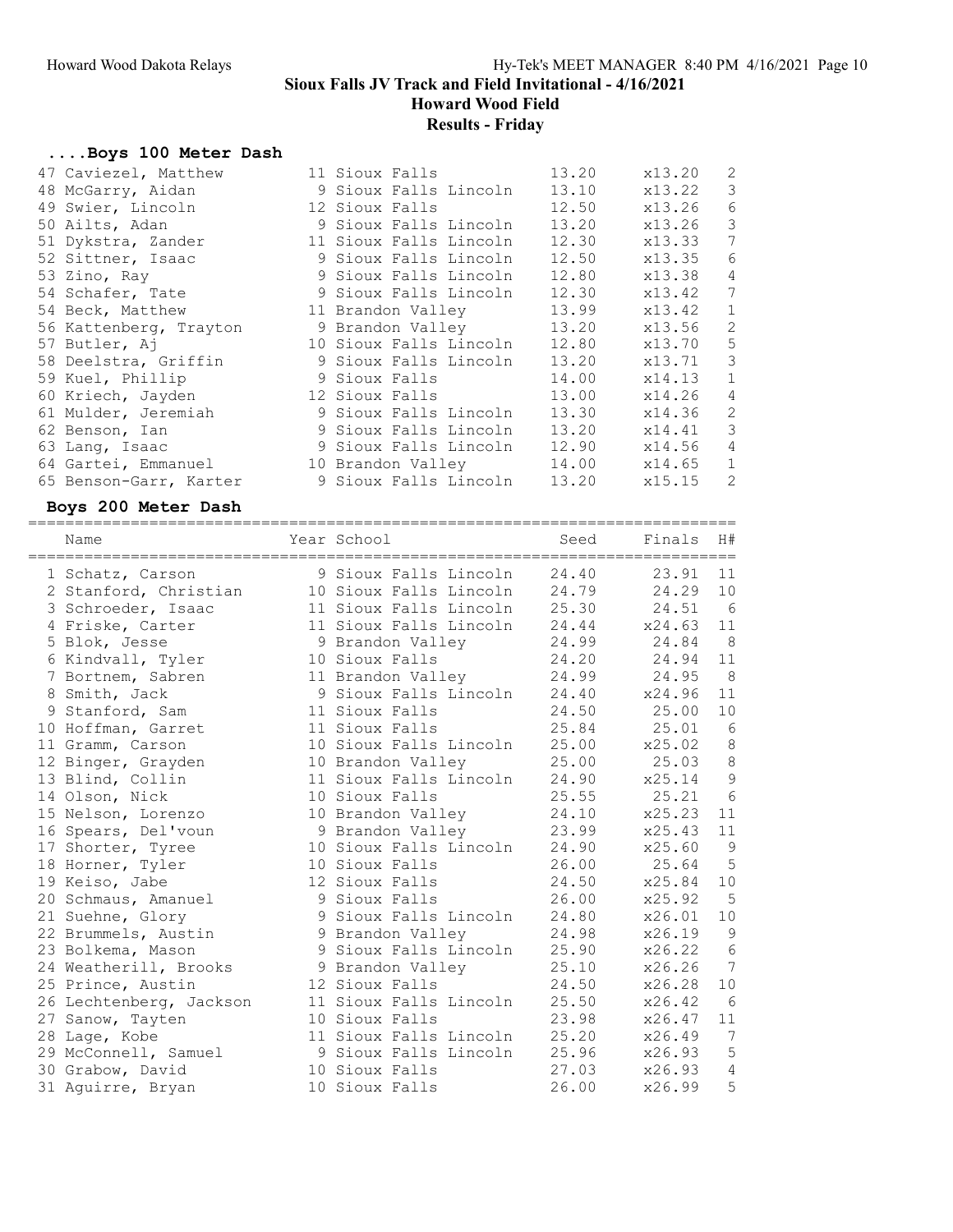Howard Wood Field

# Results - Friday

# ....Boys 200 Meter Dash

| 32 Joseph, Deandre     | 11 Sioux Falls               | 24.90 | x26.99 | 9              |
|------------------------|------------------------------|-------|--------|----------------|
| 33 Williams, Terel     | 10 Sioux Falls 25.20         |       | x27.09 | 7              |
| 34 Ulrich, Chase       | 9 Sioux Falls Lincoln 25.90  |       | x27.12 | $\epsilon$     |
| 35 Peterson, Trenton   | 10 Sioux Falls Lincoln 27.30 |       | x27.13 | $\mathcal{S}$  |
| 36 McGarry, Aidan      | 9 Sioux Falls Lincoln 26.90  |       | x27.36 | $\overline{4}$ |
| 37 Ailts, Adan         | 9 Sioux Falls Lincoln 29.10  |       | x27.41 | $\overline{c}$ |
| 38 Trautman, Carter    | 12 Sioux Falls 25.00         |       | x27.56 | $\,$ 8         |
| 39 Tsegaye, Mhiretab   | 10 Sioux Falls Lincoln 26.10 |       | x27.75 | $\overline{4}$ |
| 40 Schneider, Evan     | 9 Brandon Valley 24.54       |       | x27.76 | 10             |
| 41 Kattenberg, Trayton | 9 Brandon Valley 25.21       |       | x27.80 | 6              |
| 42 Aguilar, Luis       | 10 Sioux Falls Lincoln 30.20 |       | x27.83 | $\mathbf{1}$   |
| 43 Newkirk, Javon      | 9 Sioux Falls Lincoln 28.56  |       | x27.84 | $\sqrt{2}$     |
| 44 Wallin, Jackson     | 9 Sioux Falls Lincoln 26.03  |       | x27.87 | $\mathsf S$    |
| 45 Thomson, Max        | 11 Sioux Falls               | 28.16 | 27.95  | 3              |
| 46 Dowd, Caden         | 9 Brandon Valley 24.63       |       | x28.19 | 10             |
| 47 Sittner, Isaac      | 9 Sioux Falls Lincoln 26.10  |       | x28.20 | $\overline{4}$ |
| 48 Deelstra, Griffin   | 9 Sioux Falls Lincoln 27.90  |       | x28.33 | 3              |
| 49 Kriech, Jayden      | 12 Sioux Falls 26.00         |       | x29.22 | 5              |
| 50 Mulder, Jeremiah    | 9 Sioux Falls Lincoln 28.00  |       | x29.39 | $\mathsf 3$    |
| 51 Kuel, Phillip       | 9 Sioux Falls                | 28.00 | x29.60 | $\mathfrak{Z}$ |
| 52 Gartei, Emmanuel    | 10 Brandon Valley 25.12      |       | x29.93 | 7              |
| 53 Benson, Ian         | 9 Sioux Falls Lincoln 29.90  |       | x30.02 | $\mathbf{2}$   |
| 54 Johnson, Rubben     | 10 Sioux Falls Lincoln 30.02 |       | x30.62 | $\,1\,$        |
| 55 Lang, Isaac         | 9 Sioux Falls Lincoln 27.70  |       | x30.75 | $\mathcal{S}$  |
| 56 Benson-Garr, Karter | 9 Sioux Falls Lincoln        | 29.89 | x31.86 | 2              |

### Boys 400 Meter Dash

| Name                 | Year School                    | Seed    | Finals      | H#             |
|----------------------|--------------------------------|---------|-------------|----------------|
| 1 Borchardt, Cole    | 11 Brandon Valley              | 58.00   | 55.07       | 5              |
| 2 Bortnem, Sabren    | 11 Brandon Valley 1:05.00      |         | 55.41       | $\mathbf{2}$   |
| 3 Johnson, Clayton   | 11 Sioux Falls 56.00           |         | 56.05       | 5              |
| 4 Jarovski, Isaac    | 9 Sioux Falls Lincoln 57.75    |         | 56.63       | 5              |
| 5 Horner, Tyler      | 10 Sioux Falls                 | 1:02.00 | 56.81       | $\mathfrak{Z}$ |
| 6 Gardner, Gage      | 11 Sioux Falls Lincoln 59.47   |         | 57.17       | 4              |
| 7 Kambalo, Mikele    | 11 Sioux Falls                 | 57.00   | 57.64       | 5              |
| 8 Alberts, Aaron     | 11 Sioux Falls                 | 57.00   | 57.73       | 5              |
| 9 Ver Steeg, Preston | 9 Sioux Falls                  |         | 58.67 58.25 | 5              |
| 10 Wilson, Jax       | 9 Brandon Valley 58.00         |         | 58.30       | 5              |
| 11 Joyce, Cade       | 9 Sioux Falls Lincoln 59.82    |         | 58.34       | $\overline{4}$ |
| 12 Nelson, Lorenzo   | 10 Brandon Valley              | 1:09.00 | x58.85      | $\mathbf 1$    |
| 13 Bisbee, Tristan   | 10 Brandon Valley              | 1:08.00 | x59.16      | $\mathbf{2}$   |
| 14 Gomarko, Pierce   | 9 Sioux Falls                  | 1:03.28 | 59.66       | $\mathfrak{Z}$ |
| 15 Johnson, Kaiden   | 9 Sioux Falls                  | 1:01.36 | x59.89      | $\mathfrak{Z}$ |
| 16 Schofield, Devin  | 10 Sioux Falls                 | 1:02.00 | x1:00.10    | $\mathfrak{Z}$ |
| 17 Deschepper, Mason | 1:03.97<br>10 Sioux Falls      |         | x1:00.17    | $\overline{c}$ |
| 18 Gramm, Carson     | 10 Sioux Falls Lincoln 1:00.59 |         | x1:00.28    | 3              |
| 19 Hauq, Evan        | 9 Sioux Falls                  | 58.80   | x1:00.51    | 4              |
| 20 Thompson, Brady   | 9 Brandon Valley 59.00         |         | x1:00.51    | $\sqrt{4}$     |
| 21 Rock, JT          | 9 Sioux Falls Lincoln 59.90    |         | x1:00.64    | 4              |
| 22 Anthony, Marcus   | 9 Brandon Valley               | 1:10.00 | x1:01.99    | $\mathbf 1$    |
| 23 Beck, Matthew     | 11 Brandon Valley              | 1:10.00 | x1:02.10    | $\mathbf 1$    |
| 24 Harmon, Steven    | 9 Sioux Falls 1:04.72          |         | x1:02.35    | $\overline{c}$ |
| 25 Bolkema, Mason    | 9 Sioux Falls Lincoln 1:00.30  |         | x1:03.01    | 3              |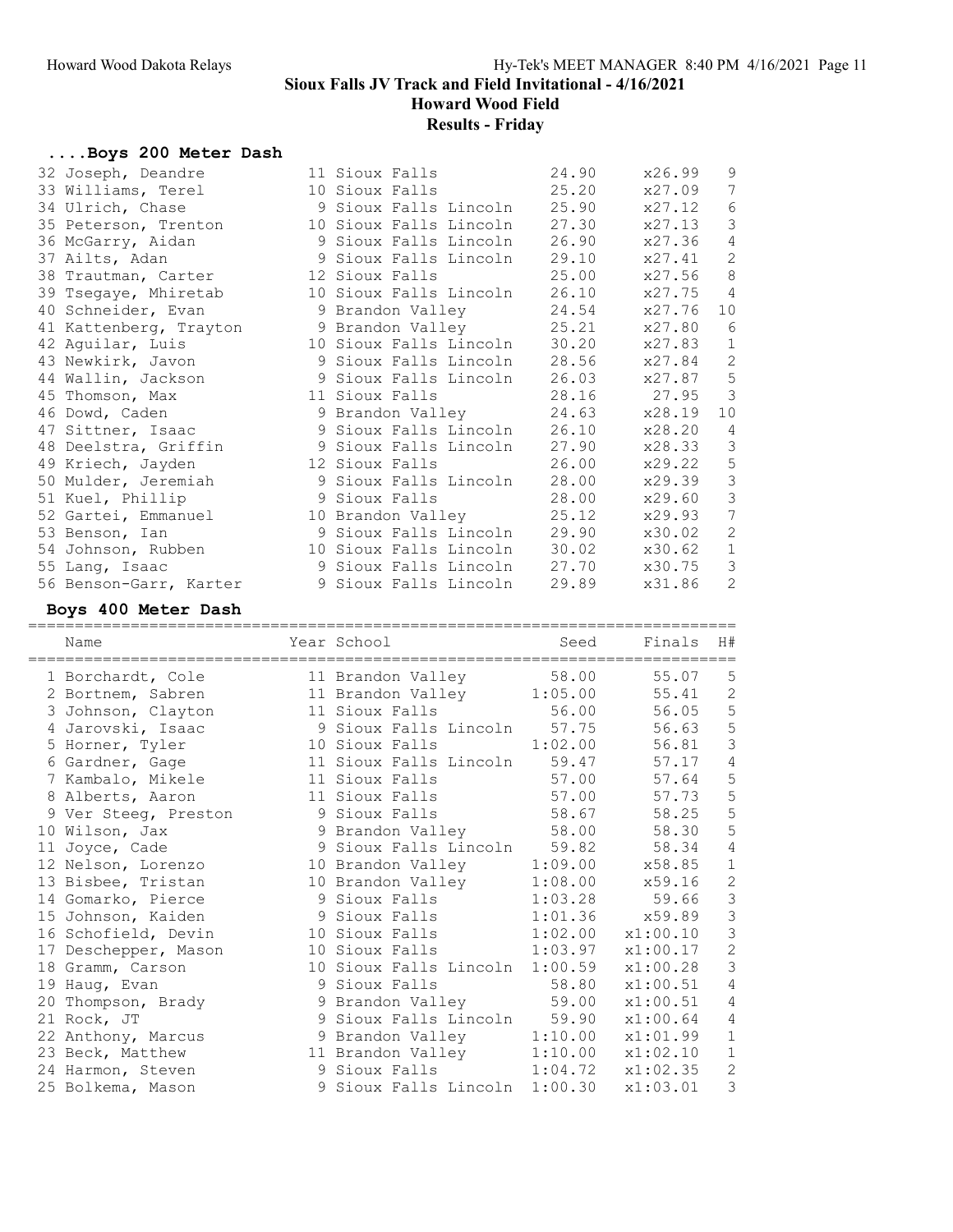Howard Wood Field

# Results - Friday

# ....Boys 400 Meter Dash

| 26 Boyens, Adam<br>27 Aguilar, Luis<br>28 Weatherill, Brooks<br>29 Kattenberg, Trayton<br>30 Swier, Lincoln<br>31 Wallin, Jackson<br>32 Keiser, Jaren<br>33 DenHartog, Cody<br>Boys 800 Meter Run | 10 Sioux Falls Lincoln<br>10 Sioux Falls Lincoln<br>9 Brandon Valley<br>9 Brandon Valley<br>12 Sioux Falls<br>9 Sioux Falls Lincoln<br>11 Sioux Falls<br>9 Sioux Falls | 59.61<br>1:03.90<br>1:00.00<br>1:10.00<br>1:08.55<br>59.91<br>1:08.00<br>1:08.00 | x1:03.20<br>x1:03.65<br>x1:03.82<br>x1:04.36<br>x1:06.95<br>x1:07.23<br>x1:09.30<br>x1:10.79 | 4<br>$\mathbf{2}$<br>$\mathsf 3$<br>$\mathbf 1$<br>$\mathbf 1$<br>$\sqrt{4}$<br>$\sqrt{2}$<br>$\mathbf{2}$ |
|---------------------------------------------------------------------------------------------------------------------------------------------------------------------------------------------------|------------------------------------------------------------------------------------------------------------------------------------------------------------------------|----------------------------------------------------------------------------------|----------------------------------------------------------------------------------------------|------------------------------------------------------------------------------------------------------------|
| Name                                                                                                                                                                                              | Year School                                                                                                                                                            | Seed                                                                             | Finals                                                                                       | H#                                                                                                         |
| 1 Geurts, Carter                                                                                                                                                                                  | 10 Sioux Falls                                                                                                                                                         | 2:15.07                                                                          | 2:12.89                                                                                      | 2                                                                                                          |
| 2 Johnson, Jordan                                                                                                                                                                                 | 12 Sioux Falls                                                                                                                                                         | 2:15.84                                                                          | 2:14.54                                                                                      | $\mathbf{2}$                                                                                               |
| 3 Borchardt, Cole                                                                                                                                                                                 | 11 Brandon Valley                                                                                                                                                      | 2:30.00                                                                          | 2:14.86                                                                                      | $\mathbf{1}$                                                                                               |
| 4 Weigelt, Kieran                                                                                                                                                                                 | 9 Sioux Falls                                                                                                                                                          | 2:15.71                                                                          | 2:14.93                                                                                      | $\sqrt{2}$                                                                                                 |
| 5 Johnson, Eli                                                                                                                                                                                    | 9 Sioux Falls                                                                                                                                                          | 2:23.49                                                                          | x2:16.57                                                                                     | $\sqrt{2}$                                                                                                 |
| 6 Grenz, Zander                                                                                                                                                                                   | 10 Sioux Falls                                                                                                                                                         | 2:15.00                                                                          | x2:17.15                                                                                     | $\mathbf{2}$                                                                                               |
| 7 Brown, Griffin                                                                                                                                                                                  | 12 Sioux Falls                                                                                                                                                         | 2:25.46                                                                          | x2:17.98                                                                                     | $1\,$                                                                                                      |
| 8 Anderson, Michael                                                                                                                                                                               | 10 Sioux Falls Lincoln 2:15.00                                                                                                                                         |                                                                                  | 2:18.98                                                                                      | $\mathbf{2}$                                                                                               |
| 9 Falconer, Jonathon                                                                                                                                                                              | 10 Sioux Falls Lincoln                                                                                                                                                 | 2:20.00                                                                          | 2:21.40                                                                                      | $\mathbf{2}$                                                                                               |
| 10 Henderson, Chase                                                                                                                                                                               | 10 Sioux Falls Lincoln 2:18.00                                                                                                                                         |                                                                                  | 2:23.90                                                                                      | $\sqrt{2}$                                                                                                 |
| 11 Dathe, Jackson                                                                                                                                                                                 | 9 Brandon Valley                                                                                                                                                       | 2:22.00                                                                          | 2:24.81                                                                                      | $\mathbf{2}$                                                                                               |
| 12 Lortscher, Clark                                                                                                                                                                               | 10 Sioux Falls Lincoln 2:27.30                                                                                                                                         |                                                                                  | x2:25.05                                                                                     | $\mathbf 1$                                                                                                |
| 13 Briggs, Ethan                                                                                                                                                                                  | 10 Sioux Falls                                                                                                                                                         | 2:25.00                                                                          | x2:25.28                                                                                     | $\sqrt{2}$                                                                                                 |
| 14 Kittelson, Carter                                                                                                                                                                              | 10 Sioux Falls                                                                                                                                                         | 2:20.00                                                                          | x2:25.87                                                                                     | $\mathbf{2}$                                                                                               |
| 15 Parish, Michael                                                                                                                                                                                | Sioux Falls                                                                                                                                                            |                                                                                  | x2:27.06                                                                                     | $1\,$                                                                                                      |
| 16 Schramm, Carter                                                                                                                                                                                | 10 Sioux Falls Lincoln 2:22.30                                                                                                                                         |                                                                                  | x2:27.44                                                                                     | $\sqrt{2}$                                                                                                 |
| 17 Gaede, Jack                                                                                                                                                                                    | 10 Sioux Falls                                                                                                                                                         | 2:25.00                                                                          | x2:27.76                                                                                     | $\mathbf{2}$                                                                                               |
| 18 Binstock, Peter                                                                                                                                                                                | 11 Sioux Falls Lincoln 2:24.00                                                                                                                                         |                                                                                  | x2:29.12                                                                                     | $\mathbf{2}$                                                                                               |
| 19 Macarthur, Kurtis                                                                                                                                                                              | 11 Brandon Valley                                                                                                                                                      | 2:32.00                                                                          | 2:29.62                                                                                      | $1\,$                                                                                                      |
| 20 Johnson, Rhett                                                                                                                                                                                 | 10 Sioux Falls                                                                                                                                                         | 2:25.00                                                                          | x2:29.88                                                                                     | $\mathbf{2}$                                                                                               |
| 21 Johnson, Sawyer                                                                                                                                                                                | 9 Sioux Falls                                                                                                                                                          | 2:33.00                                                                          | 2:30.11                                                                                      | $\mathbf 1$                                                                                                |
| 22 Danielson, Maxwell                                                                                                                                                                             | 10 Sioux Falls Lincoln 2:32.40                                                                                                                                         |                                                                                  | x2:31.74                                                                                     | $\mathbf 1$                                                                                                |
| 23 Presler, Ryan                                                                                                                                                                                  | 10 Brandon Valley                                                                                                                                                      | 2:32.00                                                                          | x2:33.65                                                                                     | $1\,$                                                                                                      |
| 24 DeKam, Caden                                                                                                                                                                                   | 9 Sioux Falls Lincoln 2:35.00                                                                                                                                          |                                                                                  | x2:34.26                                                                                     | $\mathbf{1}$                                                                                               |
| 25 Jackson, Dakota                                                                                                                                                                                | 9 Sioux Falls Lincoln 2:35.10                                                                                                                                          |                                                                                  | x2:35.03                                                                                     | $\mathbf 1$                                                                                                |
| 26 Mayer, Charles                                                                                                                                                                                 | 10 Sioux Falls<br>11 Sioux Falls Lincoln 2:18.00                                                                                                                       |                                                                                  | $2:38.21$ $2:37.59$                                                                          | $\mathbf 1$<br>$\mathbf{2}$                                                                                |
| 27 Knutson, Jaykob<br>28 Ellingson, Jaxon                                                                                                                                                         | 9 Sioux Falls                                                                                                                                                          | 2:46.59                                                                          | x2:37.87<br>2:38.29                                                                          | $\mathbf 1$                                                                                                |
| 29 Beckstrand, Conner                                                                                                                                                                             | 11 Sioux Falls                                                                                                                                                         |                                                                                  | 2:42.00 x2:38.83 1                                                                           |                                                                                                            |
| 30 Kauffman, Alex                                                                                                                                                                                 | 10 Brandon Valley                                                                                                                                                      | 2:49.47                                                                          | x2:39.47                                                                                     | 1                                                                                                          |
| 31 Kruger, Nathan                                                                                                                                                                                 | 11 Brandon Valley                                                                                                                                                      | 2:28.00                                                                          | x2:40.88                                                                                     | $\mathbf 1$                                                                                                |
| 32 Feerick, Collin                                                                                                                                                                                | 10 Sioux Falls                                                                                                                                                         | 2:51.00                                                                          | x2:42.85                                                                                     | $\mathbf 1$                                                                                                |
| 33 Feenstra, Cooper                                                                                                                                                                               | 9 Brandon Valley                                                                                                                                                       | 2:39.60                                                                          | x3:05.12                                                                                     | $\mathbf 1$                                                                                                |
| Boys 1600 Meter Run                                                                                                                                                                               |                                                                                                                                                                        |                                                                                  |                                                                                              |                                                                                                            |
| Name                                                                                                                                                                                              | Year School                                                                                                                                                            | Seed                                                                             | Finals                                                                                       | H#                                                                                                         |
|                                                                                                                                                                                                   |                                                                                                                                                                        |                                                                                  |                                                                                              |                                                                                                            |
| 1 Castle, Samuel                                                                                                                                                                                  | 10 Sioux Falls                                                                                                                                                         | 4:55.03                                                                          | 4:46.22                                                                                      | 3                                                                                                          |
| 2 Boyens, Ethan                                                                                                                                                                                   | 11 Sioux Falls Lincoln 4:50.00                                                                                                                                         |                                                                                  | 4:54.18                                                                                      | $\mathcal{S}$                                                                                              |
| 3 Sugrue, Will                                                                                                                                                                                    | 11 Sioux Falls Lincoln 4:52.00                                                                                                                                         |                                                                                  | 4:56.10                                                                                      | $\mathfrak{Z}$                                                                                             |
| 4 Peck, Colin                                                                                                                                                                                     | 9 Sioux Falls Lincoln 4:59.90                                                                                                                                          |                                                                                  | 4:56.56                                                                                      | $\mathsf 3$                                                                                                |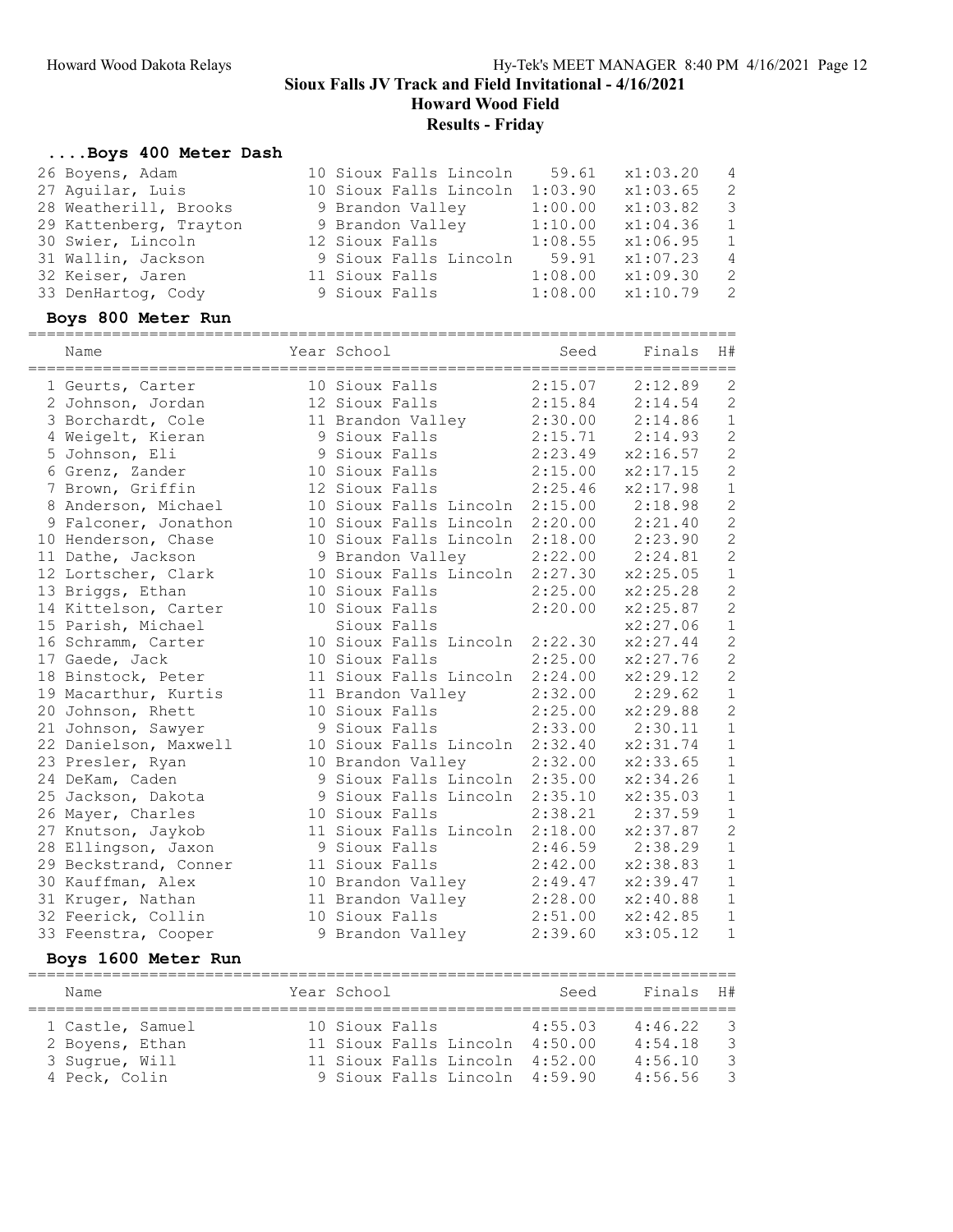Howard Wood Field

Results - Friday

#### ....Boys 1600 Meter Run

| 5 Van Buskirk, Jacob  | 12 Sioux Falls Lincoln 4:59.90 |         | x4:57.03 | 3              |
|-----------------------|--------------------------------|---------|----------|----------------|
| 6 Levesque, Jordan    | 11 Sioux Falls Lincoln         | 4:59.90 | x4:58.01 | $\mathfrak{Z}$ |
| 7 Kroesche, Isaiah    | 10 Sioux Falls Lincoln         | 4:59.90 | x4:59.13 | $\mathfrak{Z}$ |
| 8 Reilly, Camden      | 9 Sioux Falls                  | 5:13.49 | 5:03.63  | $\mathcal{S}$  |
| 9 Falconer, Jonathon  | 10 Sioux Falls Lincoln 5:10.00 |         | x5:04.62 | $\mathsf 3$    |
| 10 Henderson, Chase   | 10 Sioux Falls Lincoln         | 5:05.00 | x5:04.66 | $\mathcal{S}$  |
| 11 Kern, Paul         | 9 Brandon Valley               | 5:06.65 | 5:04.79  | $\mathfrak{Z}$ |
| 12 Groen, Tyler       | 10 Brandon Valley 6:45.00      |         | 5:07.33  | $1\,$          |
| 13 Anderson, Michael  | 10 Sioux Falls Lincoln 5:14.00 |         | x5:07.98 | $\mathcal{S}$  |
| 14 Brown, Griffin     | 12 Sioux Falls                 | 5:50.00 | 5:08.86  | $\mathbbm{1}$  |
| 15 Nelsen, Simon      | 12 Sioux Falls Lincoln 5:26.10 |         | x5:10.96 | $\overline{c}$ |
| 16 Muhuza, Irakoze    | 10 Sioux Falls                 | 5:22.00 | 5:13.43  | $\overline{c}$ |
| 17 Coughlin, Camden   | 9 Brandon Valley               | 5:29.89 | 5:16.83  | $\overline{c}$ |
| 18 Knutson, Jaykob    | 11 Sioux Falls Lincoln         | 5:05.00 | x5:18.48 | 3              |
| 19 Lortscher, Clark   | 10 Sioux Falls Lincoln         | 5:30.00 | x5:20.66 | $\overline{c}$ |
| 20 Capaldo, Cole      | 10 Sioux Falls Lincoln         | 5:29.00 | x5:21.50 | $\sqrt{2}$     |
| 21 Schramm, Carter    | 10 Sioux Falls Lincoln         | 5:16.00 | x5:21.60 | 3              |
| 22 Kittelson, Carter  | 10 Sioux Falls                 | 5:30.00 | 5:21.95  | $\mathbf{2}$   |
| 23 Briggs, Ethan      | 10 Sioux Falls                 | 5:45.29 | x5:22.23 | $\overline{c}$ |
| 24 Danielson, Maxwell | 10 Sioux Falls Lincoln         | 5:40.00 | x5:22.44 | $\overline{c}$ |
| 25 Olivier, Ian       | 10 Sioux Falls Lincoln         | 5:16.00 | x5:23.95 | $\mathfrak{Z}$ |
| 26 Parsai, Prakash    | 12 Sioux Falls                 | 5:29.00 | 5:24.82  | $\overline{c}$ |
| 27 Irey, Bergen       | 9 Brandon Valley               | 7:00.00 | x5:25.97 | $1\,$          |
| 28 Gaede, Jack        | 10 Sioux Falls                 | 5:49.26 | x5:26.16 | $\mathfrak{Z}$ |
| 29 Schneider, Brian   | 11 Brandon Valley              | 6:54.00 | x5:27.14 | $\mathbf 1$    |
| 30 DeKam, Caden       | 9 Sioux Falls Lincoln 5:39.00  |         | x5:28.33 | $\sqrt{2}$     |
| 31 Peters, Mikah      | 7 Brandon Valley               | 6:04.80 | x5:29.66 | $\,1\,$        |
| 32 Binstock, Peter    | 11 Sioux Falls Lincoln 5:19.00 |         | x5:30.03 | $\mathfrak{Z}$ |
| 33 Johnson, Rhett     | 10 Sioux Falls                 | 5:52.79 | x5:34.73 | $\mathbf 1$    |
| 34 Feerick, Collin    | 10 Sioux Falls                 | 5:42.93 | x5:37.96 | $\overline{c}$ |
| 35 Johnson, Sawyer    | 9 Sioux Falls                  | 5:51.00 | x5:46.64 | $\mathbf 1$    |
| 36 Feldkamp, Levi     | 9 Brandon Valley               | 6:55.00 | x5:48.73 | $\mathbf 1$    |
| 37 Jackson, Dakota    | 9 Sioux Falls Lincoln          | 5:40.00 | x5:48.88 | $\overline{c}$ |
| 38 Tidemann, Brady    | 10 Brandon Valley              | 6:58.00 | x5:49.76 | $1\,$          |
| 39 Sprecher, Caden    | 9 Brandon Valley               | 6:54.00 | x5:57.77 | $1\,$          |
| 40 Beckstrand, Conner | 11 Sioux Falls                 | 6:04.74 | x5:57.89 | $\mathbbm{1}$  |
| 41 Bonynge, Kole      | 11 Sioux Falls                 | 6:10.00 | x6:15.79 | $\mathbf 1$    |
| 42 Elkin, Saddler     | 9 Brandon Valley               | 6:44.41 | x6:25.64 | $\mathbf 1$    |
| 43 Petersen, Dane     | 9 Brandon Valley               | 7:13.06 | x6:55.20 | $\mathbf{1}$   |

#### Boys 3200 Meter Run

========================================================================= Name  $Year School$  Seed Finals ========================================================================= 1 Levesque, Jordan 11 Sioux Falls Lincoln 11:00.00 10:54.53 2 Kroesche, Isaiah 10 Sioux Falls Lincoln 11:05.00 11:00.79 3 Nelsen, Simon 12 Sioux Falls Lincoln 11:29.00 11:16.01

### Boys 110 Meter Hurdles

| Name                                   | Year School                         | Seed           | Finals H#         |  |
|----------------------------------------|-------------------------------------|----------------|-------------------|--|
| 1 Torres, Hector<br>2 VanHemert, Aaron | 10 Sioux Falls<br>10 Brandon Valley | 18.35<br>20.50 | 17.50<br>18.24    |  |
| 3 Angok, Thon                          | 10 Sioux Falls                      | 19 14          | 19 N <sub>2</sub> |  |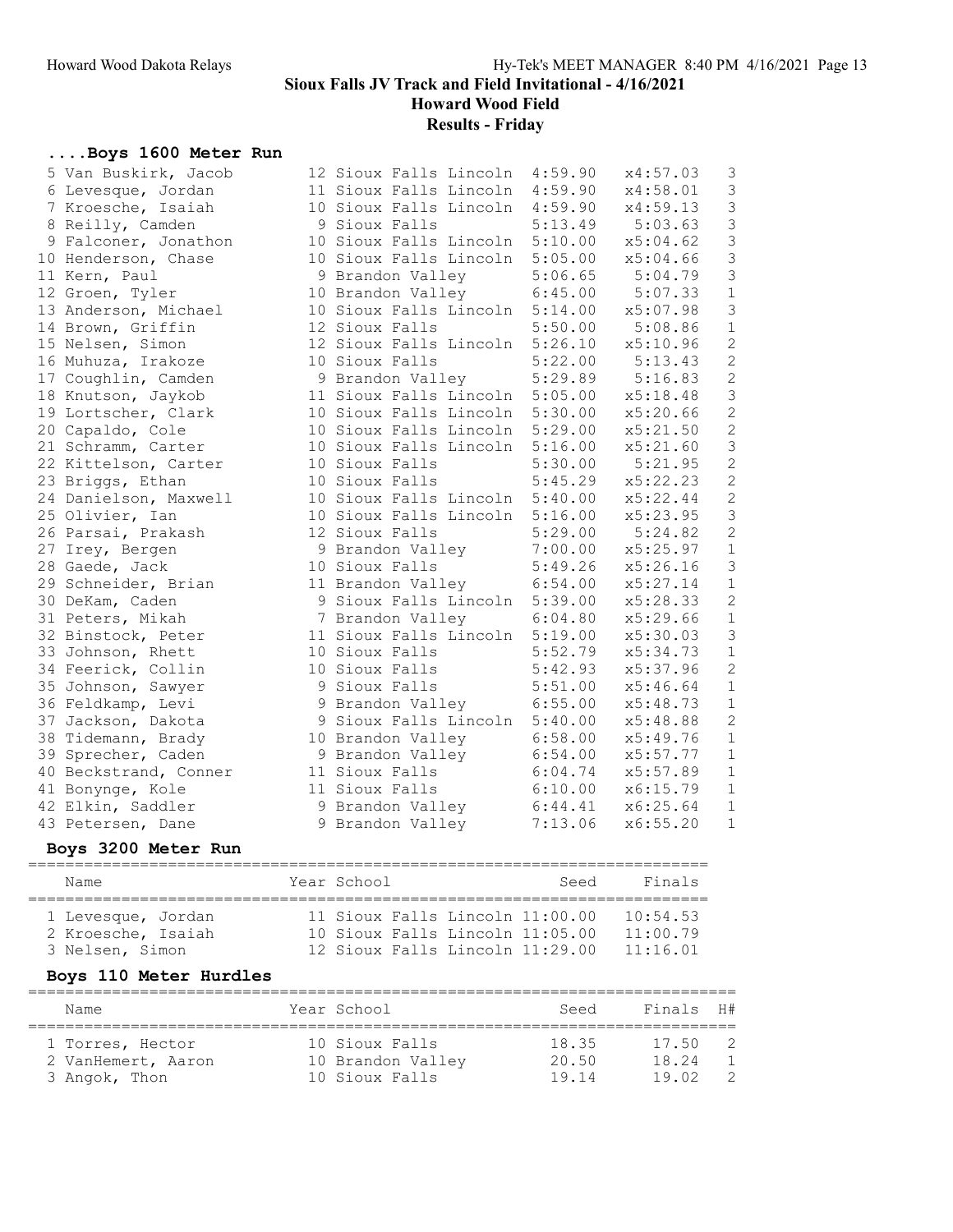Howard Wood Field

#### Results - Friday

#### ....Boys 110 Meter Hurdles

| 4 SmithMendez, Jacob | 11 Sioux Falls         | 19.65 | 19.18 | $\overline{2}$ |
|----------------------|------------------------|-------|-------|----------------|
| 5 Spears, Del'voun   | 9 Brandon Valley       | 20.26 | 19.75 | -2             |
| 6 Horsted, Owen      | 10 Sioux Falls Lincoln | 19.20 | 19.93 | - 2            |
| 7 Brown, Vaughn      | 9 Sioux Falls          | 19.63 | 20.07 | - 2            |
| 8 McConnell, Samuel  | 9 Sioux Falls Lincoln  | 20.26 | 20.14 | $\overline{2}$ |
| 9 Eidem, Asher       | 11 Sioux Falls         | 20.33 | 21.08 | 1              |
| 10 Helgerson, Samuel | 10 Sioux Falls Lincoln | 20.40 | 24.92 | $\overline{1}$ |

#### Boys 300 Meter Hurdles

| Name                 | Year School            | Seed  | Finals | H#             |
|----------------------|------------------------|-------|--------|----------------|
| 1 Yol, Benn          | 12 Sioux Falls         | 48.33 | 45.41  | 2              |
| 2 SmithMendez, Jacob | 11 Sioux Falls         | 49.72 | 45.95  | 2              |
| 3 Torres, Hector     | 10 Sioux Falls         | 51.00 | 46.70  | $\mathbf{1}$   |
| 4 VanHemert, Aaron   | 10 Brandon Valley      | 49.58 | 47.03  | 2              |
| 5 Fredenburg, Trevor | 10 Sioux Falls Lincoln | 48.10 | 47.95  | 2              |
| 6 Angok, Thon        | 10 Sioux Falls         | 51.00 | 48.33  | $\overline{1}$ |
| 7 Spears, Del'voun   | 9 Brandon Valley       | 49.25 | 49.36  | 2              |
| 8 Frerichs, Gabe     | 11 Sioux Falls         | 49.90 | 49.83  | 2              |
| 9 McConnell, Samuel  | 9 Sioux Falls Lincoln  | 51.06 | 49.97  | $\mathbf{1}$   |
| 10 Wilson, Mason     | 9 Sioux Falls          | 50.00 | 51.60  |                |

=========================================================================

#### Boys 4x100 Meter Relay

School School Seed Finals ========================================================================= 1 Sioux Falls Lincoln 'A' 45.80 47.16 1) Blind, Collin 11 2) Hindbjorgen, Sam 10 3) Heier, Sam 11 4) Gutierrez, Gabe 10 2 Sioux Falls Roosevelt 'A' 48.00 47.41 1) Williams, Terel 10 2) Rawls, Keontay 10 3) Mahammad, Asmerom 11 (4) Mahone, Kandon 9 3 Sioux Falls Lincoln 'B' 45.90 47.42 1) Gramm, Carson 10 2) Stanford, Christian 10 3) Jerstad, Luke 9 4) Yoweli, Boas 9 4 Brandon Valley 'B' 48.00 47.53 1) Peschel, Konnor 11 2) Thompson, Shane 11 3) Briest, Kyler 11 (4) Bortnem, Gracyn 9 5 Brandon Valley 'A' 47.99 47.82 1) DeWitt, Joey 9 2) Hodge, Dreavin 9 3) Anthony, Marcus 9 4) Wilson, Jax 9 6 Sioux Falls Washington 'A' 47.00 48.61<br>
1) Garcia, Salomon 11 2) Akkerman, Carter 9<br>
3) Nesheim, Ryan 10 4) Olson, Nick 10 1) Garcia, Salomon 11 2) Akkerman, Carter 9 3) Nesheim, Ryan 10 (4) Olson, Nick 10 7 Sioux Falls Washington 'B' 48.00 49.80 1) Knutson, Kaden 9 2) Sanchez, Daniel 10 3) Zych, Ashton 11 4) Biteler, Jamin 9

### Boys 4x200 Meter Relay

| School                                               | Seed                                        | Finals |
|------------------------------------------------------|---------------------------------------------|--------|
| 1 Sioux Falls Roosevelt 'A'<br>1) Williams, Terel 10 | $1.40$ 00 $1.38$ 27<br>2) Rawls, Keontay 10 |        |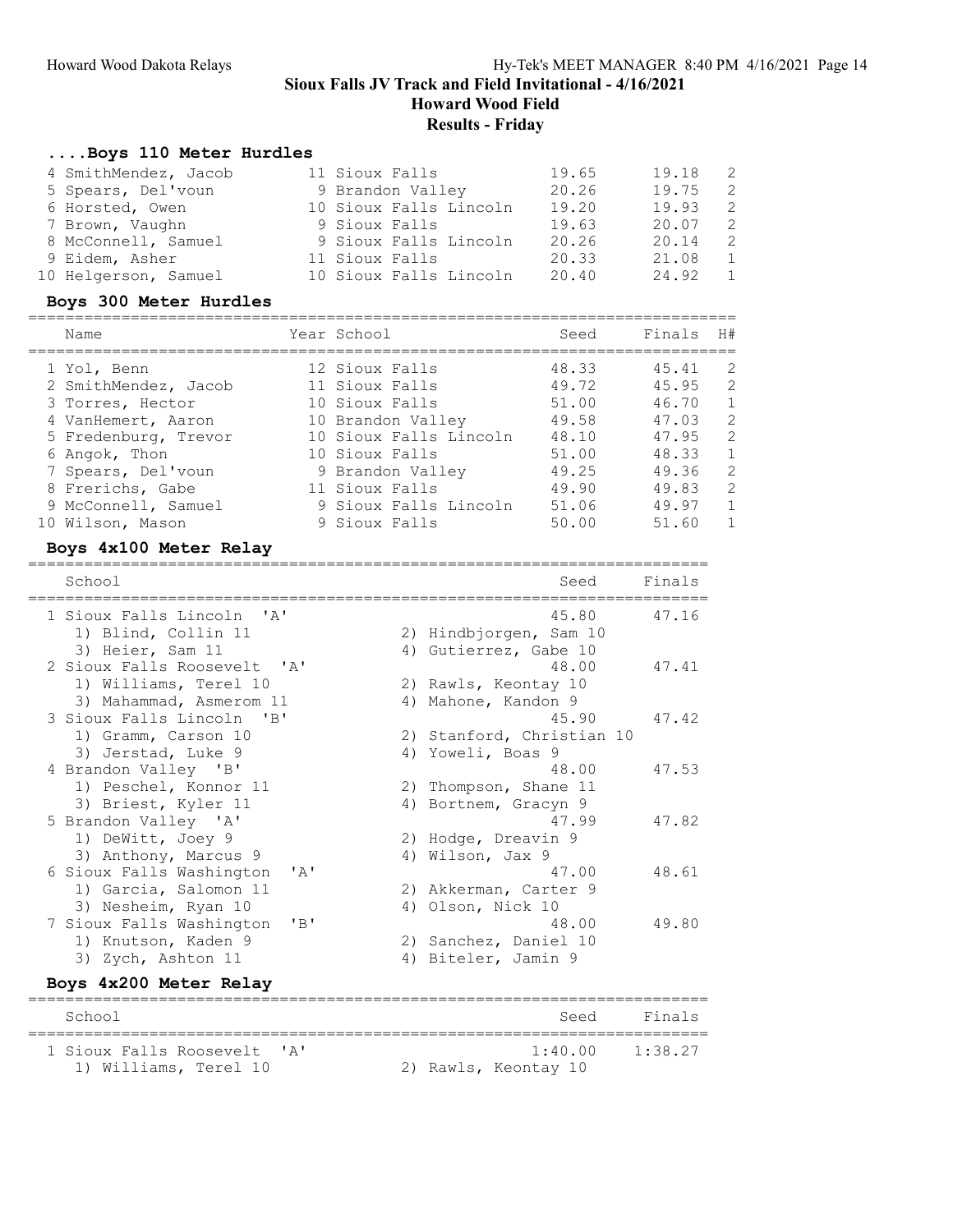Sioux Falls JV Track and Field Invitational - 4/16/2021 Howard Wood Field

# Results - Friday

#### ....Boys 4x200 Meter Relay

| 3) Mahammad, Asmerom 11      | 4) Mahone, Kandon 9      |         |
|------------------------------|--------------------------|---------|
| 2 Sioux Falls Washington 'B' | $1:42.00$ $1:40.26$      |         |
| 1) Akkerman, Carter 9        | 2) Valencia, Ashton 9    |         |
| 3) Shurson, Haydon 9         | 4) DeReconfort, Moise 11 |         |
| 3 Brandon Valley 'B'         | 1:42.00                  | 1:40.61 |
| 1) DeWitt, Joey 9            | 2) Hodge, Dreavin 9      |         |
| 3) Anthony, Marcus 9         | 4) Wilson, Jax 9         |         |
| 4 Brandon Valley 'A'         | 1:41.99                  | 1:40.87 |
| 1) Bortnem, Sabren 11        | 2) Briest, Kyler 11      |         |
| 3) Peschel, Konnor 11        | 4) Thompson, Shane 11    |         |
| 5 Sioux Falls Lincoln 'B'    | 1:38.10                  | 1:41.31 |
| 1) Axtman, Nicolas 9         | 2) Joyce, Cade 9         |         |
| 3) Even, Jaxsen 9            | 4) Jarovski, Isaac 9     |         |
| 6 Sioux Falls Washington 'A' | 1:42.00                  | 1:42.29 |
| 1) Salinas, Omario 10        | 2) Reh, Law 11           |         |
| 3) Nesheim, Ryan 10          | 4) Knutson, Kaden 9      |         |
| -- Sioux Falls Lincoln 'A'   | 1:36.90                  | DO.     |
| 1) Blind, Collin 11          | 2) Fredenburg, Trevor 10 |         |
| 3) Friske, Carter 11         | 4) Gardner, Gage 11      |         |

| Z SIOUX FAILS WASNINGTON 'B' | 1:42.UU                  | 1:40.ZO |
|------------------------------|--------------------------|---------|
| 1) Akkerman, Carter 9        | 2) Valencia, Ashton 9    |         |
| 3) Shurson, Haydon 9         | 4) DeReconfort, Moise 11 |         |
| 3 Brandon Valley 'B'         | $1:42.00$ $1:40.61$      |         |
| 1) DeWitt, Joey 9            | 2) Hodge, Dreavin 9      |         |
| 3) Anthony, Marcus 9         | 4) Wilson, Jax 9         |         |
| 4 Brandon Valley 'A'         | 1:41.99                  | 1:40.87 |
| 1) Bortnem, Sabren 11        | 2) Briest, Kyler 11      |         |
| 3) Peschel, Konnor 11        | 4) Thompson, Shane 11    |         |
| 5 Sioux Falls Lincoln 'B'    | 1:38.10                  | 1:41.31 |
| 1) Axtman, Nicolas 9         | 2) Joyce, Cade 9         |         |
| 3) Even, Jaxsen 9            | 4) Jarovski, Isaac 9     |         |
| 6 Sioux Falls Washington 'A' | 1:42.00                  | 1:42.29 |
| 1) Salinas, Omario 10        | 2) Reh, Law 11           |         |
| 3) Nesheim, Ryan 10          | 4) Knutson, Kaden 9      |         |
| -- Sioux Falls Lincoln 'A'   | 1:36.90                  | DO      |
| 1) Blind, Collin 11          | 2) Fredenburg, Trevor 10 |         |
| 3) Friske, Carter 11         | 4) Gardner, Gage 11      |         |

#### Boys 4x400 Meter Relay

| School                       | Seed                    | Finals  |
|------------------------------|-------------------------|---------|
| 1 Brandon Valley 'A'         | $3:45.00$ $3:41.94$     |         |
| 1) Watson, London 9          | 2) Blok, Jesse 9        |         |
| 3) DeWitt, Joey 9            | 4) Hodge, Dreavin 9     |         |
| 2 Sioux Falls Roosevelt, 'A' | $3:50.00$ $3:44.85$     |         |
| 1) Haug, Evan 9              | 2) Ver Steeq, Preston 9 |         |
| 3) Johnson, Clayton 11       | 4) Castle, Samuel 10    |         |
| 3 Sioux Falls Lincoln 'A'    | 3:46.20                 | 3:49.79 |
| 1) Schroeder, Isaac 11       | 2) Jarovski, Isaac 9    |         |
| 3) Joyce, Cade 9             | 4) Mohr, Adam 10        |         |
| 4 Brandon Valley 'B'         | 3:50.00                 | 3:50.45 |
| 1) Binger, Grayden 10        | 2) Bommersbach, Jack 10 |         |
| 3) Spears, Del'voun 9        | 4) Briest, Kyler 11     |         |
| 5 Sioux Falls Roosevelt 'B'  | 4:00.00                 | 4:06.20 |
| 1) Deschepper, Mason 10      | 2) Johnson, Kaiden 9    |         |
| 3) Harmon, Steven 9          | 4) Schofield, Devin 10  |         |
| Boys 4x800 Meter Relay       |                         |         |

| School                                                                                                                                    |                                     |                                                                                                | Seed                 | Finals              |
|-------------------------------------------------------------------------------------------------------------------------------------------|-------------------------------------|------------------------------------------------------------------------------------------------|----------------------|---------------------|
| 1 Brandon Valley 'A'<br>1) Kern, Paul 9<br>3) Thompson, Brady 9<br>2 Sioux Falls Washington<br>1) Roach, Brayden 9<br>3) Castro, Edward 9 | $\mathsf{r}_{\mathsf{A}}\mathsf{r}$ | 2) Brummels, Austin 9<br>4) Coughlin, Camden 9<br>2) Ellingson, Jaxon 9<br>4) Anbesse, Emran 9 | 11:57.00<br>10:15.00 | 9:41.17<br>10:07.88 |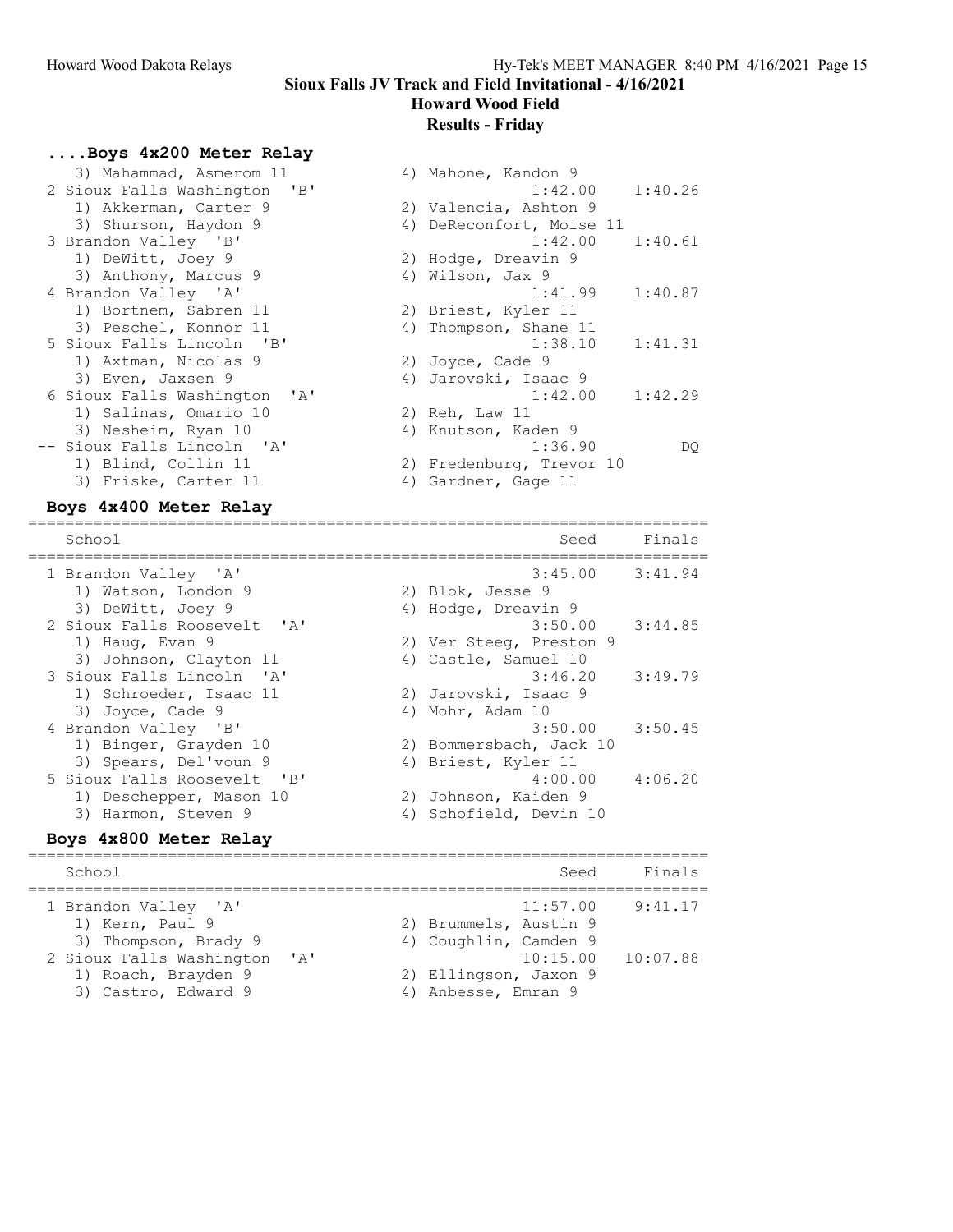### Howard Wood Field Results - Friday

# Boys 1600 Sprint Medley

| School                                                                                               | Seed                                                    | Finals  |
|------------------------------------------------------------------------------------------------------|---------------------------------------------------------|---------|
| $\overline{\phantom{a}}$<br>1 Sioux Falls Washington<br>1) Patient, Bita 11<br>3) Akkerman, Carter 9 | 4:31.00<br>2) Salinas, Omario 10<br>4) Anbesse, Emran 9 | 4:10.58 |
| 2 Sioux Falls Lincoln 'A'<br>1) Friske, Carter 11<br>3) Ulrich, Chase 9                              | 3:49.60<br>2) Mohr, Adam 10<br>4) Capaldo, Cole 10      | 4:13.19 |
| 3 Sioux Falls Washington 'A'<br>1) Sanchez, Daniel 10<br>3) Randall, Sam 12                          | 4:30.00<br>2) Reh, Law 11<br>4) Castro, Edward 9        | 4:23.74 |
| Boys High Jump                                                                                       |                                                         |         |

| Name                   | Year School                   | Seed        | Finals      |
|------------------------|-------------------------------|-------------|-------------|
| 1 Kuol, Koor           | 12 Sioux Falls                | $5 - 07.00$ | $6 - 00.00$ |
| 2 Williams, Elijah     | 12 Sioux Falls                | $5 - 06.00$ | $5 - 08.00$ |
| 3 Auten, Tryg          | 10 Sioux Falls                | $5 - 04.00$ | $5 - 04.00$ |
| 3 Rock, JT             | 9 Sioux Falls Lincoln         | $5 - 07.00$ | $5 - 04.00$ |
| 5 Horsted, Owen        | 10 Sioux Falls Lincoln        | $5 - 04.00$ | $5 - 02.00$ |
| 6 Blok, Jesse          | 9 Brandon Valley              | $5 - 01.00$ | $5 - 00.00$ |
| 6 Ramm, Logan          | 12 Sioux Falls                | $5 - 04.00$ | $5 - 00.00$ |
| -- Erickson, Conner    | 10 Brandon Valley             | $5 - 01.00$ | NΗ          |
| -- Angok, Malual       | 12 Sioux Falls                | $5 - 08.00$ | ΝH          |
| -- Tsegaye, Mhiretab   | 10 Sioux Falls Lincoln        | $5 - 03.00$ | NΗ          |
| -- Dowd, Caden         | 9 Brandon Valley              | $5 - 00.00$ | ΝH          |
| -- Brummels, Austin    | 9 Brandon Valley              | $5 - 00.00$ | ΝH          |
| -- Piper, Josh         | 11 Sioux Falls                | $5 - 06.00$ | ΝH          |
| -- Wilson, Mason       | 9 Sioux Falls                 | $5 - 04.00$ | NΗ          |
| -- Two Bulls, Tahi     | 12 Sioux Falls                | $5 - 06.00$ | ΝH          |
| -- Newkirk, Javon      | 9 Sioux Falls Lincoln 5-03.00 |             | NH          |
| -- Tranbrock, Niehmyah | 9 Sioux Falls Lincoln         | $5 - 06.00$ | ΝH          |

#### Boys Pole Vault

| Name                   | Year School                     | Seed        | Finals       |
|------------------------|---------------------------------|-------------|--------------|
| 1 Sheridan, Karter     | 9 Brandon Valley                | $6 - 00.00$ | $10 - 00.00$ |
| 1 Blind, Collin        | 11 Sioux Falls Lincoln 10-06.00 |             | $10 - 00.00$ |
| 3 Warkenthien, Spencer | 10 Brandon Valley               | $6 - 00.00$ | $9 - 00.00$  |
| 4 Dykstra, Zander      | 11 Sioux Falls Lincoln          | $8 - 00.00$ | $8 - 00.00$  |
| 5 Ulrich, Chase        | 9 Sioux Falls Lincoln           | $7 - 00.00$ | $7 - 00.00$  |
| 5 Jones, David         | 10 Sioux Falls                  |             | $7 - 00.00$  |
| 5 Paauw, Dylan         | 10 Brandon Valley               | $9 - 00.00$ | $7 - 00.00$  |
| 8 Caviezel, Matthew    | 11 Sioux Falls                  |             | $6 - 00.00$  |
| 8 Butler, Aj           | 10 Sioux Falls Lincoln          | $7 - 00.00$ | $x6 - 00.00$ |
| 8 Benson-Garr, Karter  | 9 Sioux Falls Lincoln           | $7 - 00.00$ | $x6 - 00.00$ |
| -- Peschel, Konnor     | 11 Brandon Valley               | $9 - 06.00$ | NΗ           |
| -- Roberts, Rylan      | 9 Brandon Valley                | $6 - 00.00$ | NH           |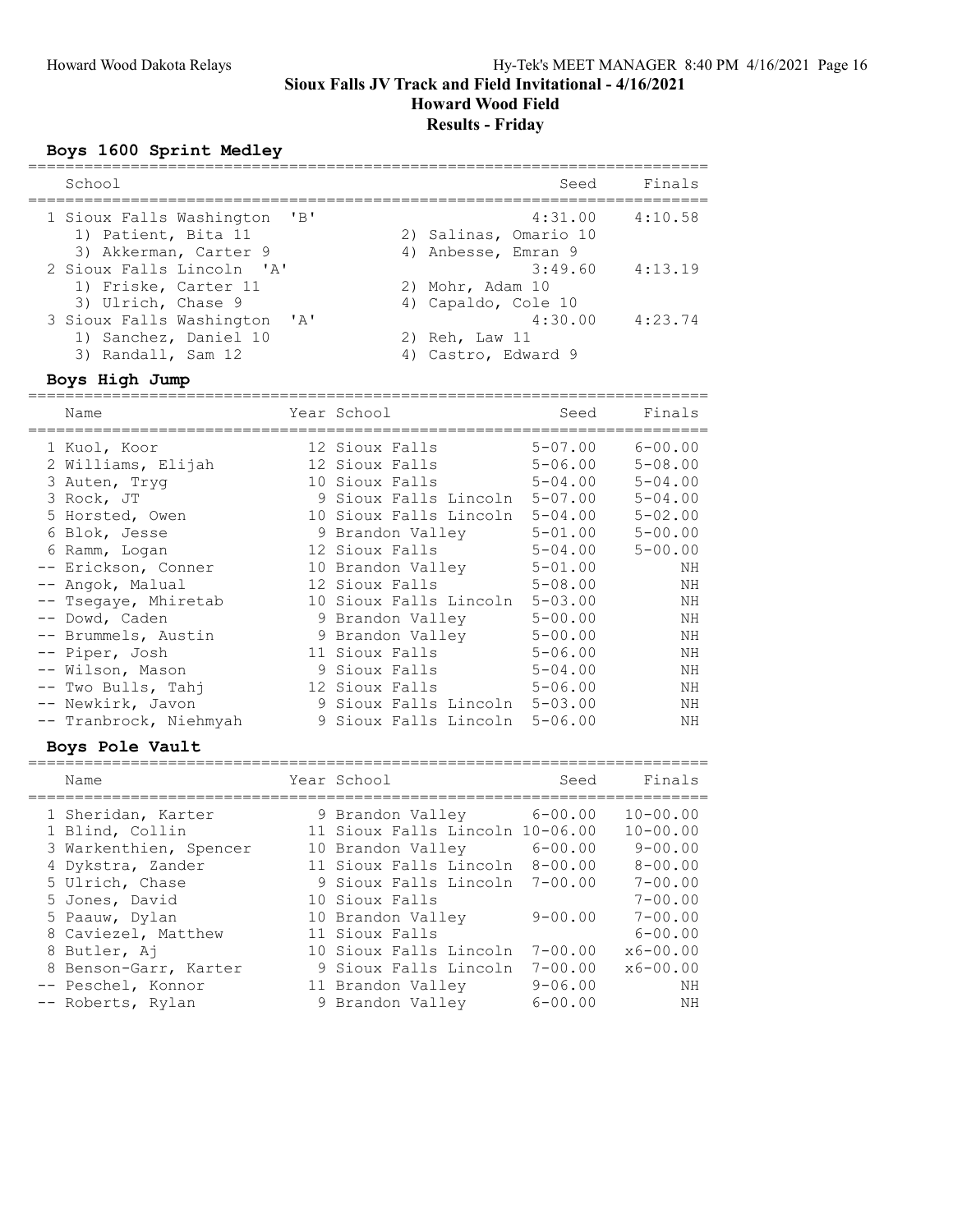Howard Wood Field

Results - Friday

#### Boys Long Jump

| Name                   | Year School                     | Seed         | Finals        | H#             |
|------------------------|---------------------------------|--------------|---------------|----------------|
| 1 Fredenburg, Trevor   | 10 Sioux Falls Lincoln 17-11.00 |              | $18 - 01.00$  | 3              |
| 2 Horsted, Owen        | 10 Sioux Falls Lincoln 18-03.00 |              | $17 - 05.00$  | 3              |
| 3 Visscher, Damen      | 11 Brandon Valley               | $17 - 07.00$ | $17 - 04.00$  | $\overline{2}$ |
| 4 Gough, Nash          | 11 Sioux Falls                  | $16 - 06.00$ | $17 - 02.50$  | $\mathbf 1$    |
| 5 Lage, Kobe           | 11 Sioux Falls Lincoln 17-02.00 |              | $16 - 10.50$  | $\overline{c}$ |
| 6 Ward, Owen           | 9 Sioux Falls                   | $16 - 00.00$ | $16 - 10.00$  | $\mathbf 1$    |
| 7 Thompson, Shane      | 11 Brandon Valley               | $17 - 08.50$ | $16 - 06.50$  | 3              |
| 8 Wilson, Jax          | 9 Brandon Valley                |              | $16 - 05.50$  | $\mathbf 1$    |
| 9 Heier, Sam           | 11 Sioux Falls Lincoln 18-01.75 |              | $x16 - 04.00$ | 3              |
| 10 Auten, Tryg         | 10 Sioux Falls                  | $16 - 06.25$ | $15 - 11.50$  | $\overline{c}$ |
| 11 Schmaus, Amanuel    | 9 Sioux Falls                   | $15 - 06.00$ | $15 - 11.00$  | $1\,$          |
| 12 Dowd, Caden         | 9 Brandon Valley                | $16 - 09.00$ | $x15 - 09.50$ | $\overline{c}$ |
| 13 Paulsen, Garrett    | 11 Sioux Falls                  | $16 - 06.00$ | $x15 - 08.00$ | $\overline{c}$ |
| 14 Biteler, Jamin      | 9 Sioux Falls                   | $16 - 00.00$ | $15 - 03.00$  | $1\,$          |
| 15 Angok, Thon         | 10 Sioux Falls                  | $13 - 02.50$ | $15 - 02.50$  | $\mathbf{1}$   |
| 15 Patient, Bita       | 11 Sioux Falls                  | $16 - 09.00$ | $x15 - 02.50$ | $\overline{c}$ |
| 17 DeWitt, Joey        | 9 Brandon Valley                | $16 - 11.00$ | $x15 - 02.00$ | $\overline{c}$ |
| 18 Pancich, Joe        | 10 Sioux Falls                  | $15 - 06.00$ | $x14 - 10.50$ | $\mathbf 1$    |
| 19 Shorter, Tyree      | 10 Sioux Falls Lincoln 18-05.00 |              | $x14 - 05.00$ | 3              |
| 20 Brummels, Austin    | 9 Brandon Valley                | $16 - 00.00$ | $x14 - 04.00$ | $\mathbf 1$    |
| 21 Binger, Grayden     | 10 Brandon Valley               | $18 - 09.50$ | $x13 - 09.00$ | 3              |
| 22 Caviezel, Matthew   | 11 Sioux Falls                  | $15 - 06.00$ | $x13 - 08.50$ | $1\,$          |
| 23 Briest, Kaleb       | 9 Brandon Valley                | $16 - 10.00$ | $x13 - 06.50$ | $\overline{c}$ |
| 24 Stanford, Christian | 10 Sioux Falls Lincoln 18-06.00 |              | $x13 - 04.50$ | 3              |
| 25 Aquirre, Bryan      | 10 Sioux Falls                  | $15 - 00.00$ | $x11 - 06.00$ | $\mathbf{1}$   |
| -- Smith, Jack         | 9 Sioux Falls Lincoln 18-08.00  |              | ND            | $\overline{3}$ |
| -- Freeman, Nelson     | 12 Sioux Falls                  | $16 - 00.00$ | ND.           | $1\,$          |
| -- Mahone, Kandon      | 9 Sioux Falls                   | $17 - 00.00$ | <b>ND</b>     | $\overline{c}$ |
| -- Fights Over, Dean   | 9 Sioux Falls                   | $15 - 00.00$ | ND            | $1\,$          |
| -- Tranbrock, Niehmyah | 9 Sioux Falls Lincoln 17-09.00  |              | ND            | 3              |
| -- Valland, Anthony    | 11 Sioux Falls                  | $16 - 06.00$ | ΝD            | $1\,$          |
| -- Even, Jaxsen        | 9 Sioux Falls Lincoln 17-05.00  |              | <b>ND</b>     | $\overline{c}$ |
| -- Gilo, Thoralingo    | 11 Sioux Falls                  | $17 - 06.00$ | ND            | $\overline{c}$ |
| -- Schatz, Carson      | 9 Sioux Falls Lincoln 18-02.00  |              | ND.           | $\overline{3}$ |
| -- Bommersbach, Jack   | 10 Brandon Valley               | $17 - 00.00$ | ND            | $\overline{c}$ |
| -- Jerstad, Luke       | 9 Sioux Falls Lincoln 18-00.00  |              | ΝD            | 3              |
| -- Suehne, Glory       | 9 Sioux Falls Lincoln 18-01.00  |              | ND            | 3              |
|                        |                                 |              |               |                |

#### Boys Triple Jump

========================================================================= Name The Year School Control Seed Finals ========================================================================= 1 Auten, Tryg 10 Sioux Falls 35-04.50 36-01.00 2 Patient, Bita 11 Sioux Falls 34-00.00 35-02.50 3 Yoweli, Boas 9 Sioux Falls Lincoln 36-00.00 32-07.50 -- Freeman, Nelson 12 Sioux Falls 34-00.00 ND -- Angok, Thon 10 Sioux Falls 31-00.00 ND -- Biteler, Jamin 9 Sioux Falls 33-07.50 ND -- Suehne, Glory 9 Sioux Falls Lincoln 36-00.00 ND -- Cooper, Johnny 11 Sioux Falls Lincoln 36-06.00 ND -- Erickson, Conner 10 Brandon Valley 34-08.00 ND -- Kreutzfeldt, Jameson 10 Brandon Valley 37-04.50 ND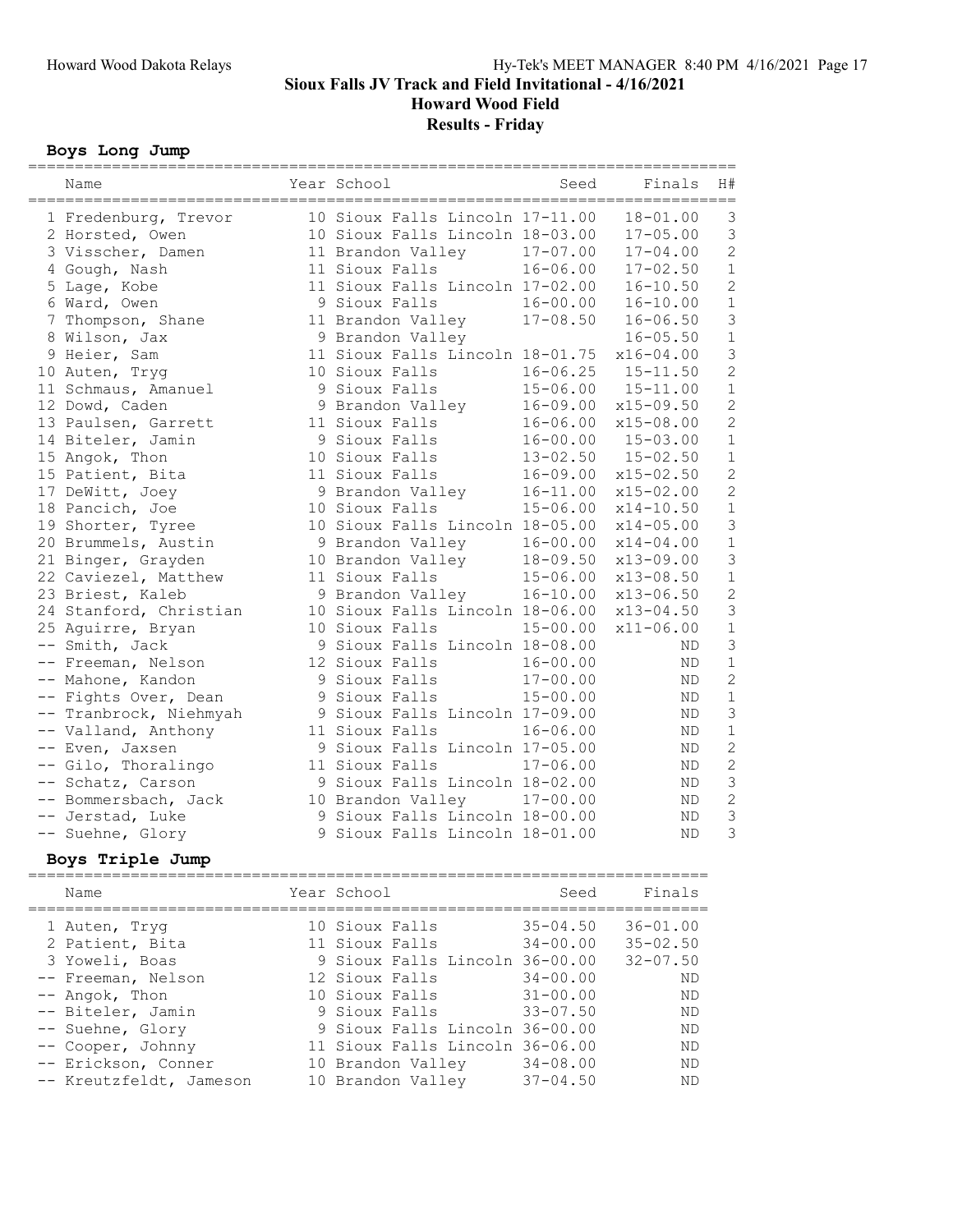Howard Wood Field

Results - Friday

# Boys Shot Put

| Name                   | Year School                     | Seed         | Finals<br>================= | H#             |
|------------------------|---------------------------------|--------------|-----------------------------|----------------|
| 1 Przybilla, Dylan     | 11 Sioux Falls                  | $34 - 00.00$ | $40 - 03.00$                | 4              |
| 2 Kasten, Aiden        | 11 Brandon Valley               | $34 - 06.00$ | $36 - 02.50$                | $\sqrt{4}$     |
| 3 Koupal, Brady        | 11 Brandon Valley               | $32 - 00.00$ | $35 - 10.50$                | $\mathfrak{Z}$ |
| 4 Johnson, Isaac       | 10 Brandon Valley               | $35 - 08.00$ | $35 - 09.00$                | $\sqrt{4}$     |
| 5 Renville, Elliott    | 10 Sioux Falls Lincoln 38-02.00 |              | $35 - 03.00$                | $\sqrt{4}$     |
| 6 Rohlik, DaShawn      | 9 Sioux Falls                   | $28 - 00.00$ | $35 - 02.00$                | $\mathbf 1$    |
| 7 Petersen, Braden     | 9 Sioux Falls Lincoln 33-00.00  |              | $34 - 10.00$                | $\mathsf 3$    |
| 8 Ask, Hayden          | 10 Brandon Valley               | $33 - 02.00$ | $x34 - 09.50$               | $\sqrt{4}$     |
| 9 Starr, Oliver        | 12 Sioux Falls                  | $30 - 00.00$ | $34 - 09.00$                | $\sqrt{2}$     |
| 10 Tjaden, Alex        | 11 Sioux Falls                  | $33 - 00.00$ | $x34 - 07.50$               | $\sqrt{4}$     |
| 11 Logue, Nick         | 9 Sioux Falls                   | $29 - 00.00$ | x34-07.00                   | $\mathbf{2}$   |
| 12 Poppe, Easton       | 9 Brandon Valley                | $34 - 03.00$ | $x34 - 04.50$               | $\sqrt{4}$     |
| 13 Duran, Antuan       | 10 Sioux Falls                  | $31 - 00.00$ | x33-10.00                   | $\mathsf 3$    |
| 14 Dahmen, Landon      | 12 Sioux Falls                  | $36 - 03.50$ | x33-08.00                   | $\sqrt{4}$     |
| 14 Johnson, Kaiden     | 9 Sioux Falls                   | $30 - 00.00$ | x33-08.00                   | $\mathbf{2}$   |
| 16 Nunn, Tim           | 9 Sioux Falls Lincoln 34-03.00  |              | $33 - 04.00$                | $\sqrt{4}$     |
| 17 Rathsachack, Kai    | 11 Sioux Falls                  | $35 - 05.50$ | x33-00.00                   | $\sqrt{4}$     |
| 18 Bortnem, Gracyn     | 9 Brandon Valley                | $31 - 05.00$ | $x32 - 08.00$               | $\mathsf 3$    |
| 19 Dykstra, Ashton     | 11 Sioux Falls Lincoln 29-09.00 |              | x32-00.00                   | $\overline{c}$ |
| 20 Pimentel, Herbert   | 9 Sioux Falls                   | $28 - 00.00$ | $x31 - 05.00$               | $\mathbf 1$    |
| 21 Whitaker, Cameron   | 9 Brandon Valley                | $30 - 00.00$ | x30-10.50                   | $\mathbf{2}$   |
| 22 Andree, Connor      | 9 Sioux Falls                   | $27 - 00.00$ | $x30 - 07.00$               | $1\,$          |
| 23 Livingston, Ben     | 9 Brandon Valley                | $33 - 08.00$ | x30-03.00                   | $\sqrt{4}$     |
| 23 Nace, Aiden         | 10 Brandon Valley               | $28 - 05.00$ | $x30 - 03.00$               | $\sqrt{2}$     |
| 25 Camp, Cayden        | 11 Sioux Falls                  | $30 - 00.00$ | $x29 - 09.50$               | $\overline{c}$ |
| 26 McCrary, Jonah      | 12 Sioux Falls Lincoln 32-02.00 |              | $x29 - 08.00$               | $\mathfrak{Z}$ |
| 27 Risty, Thomas       | 9 Brandon Valley                | $32 - 11.00$ | $x29 - 07.00$               | $\mathfrak{Z}$ |
| 28 Orellana, Mauricio  | 11 Sioux Falls                  | $30 - 09.00$ | $29 - 00.00$                | $\mathfrak{Z}$ |
| 29 Ward, Deion         | 10 Sioux Falls                  | $30 - 01.50$ | $28 - 08.00$                | $\mathfrak{Z}$ |
| 30 Bartling, Spencer   | 9 Sioux Falls                   | $30 - 09.00$ | $28 - 03.00$                | $\mathfrak{Z}$ |
| 31 Kwiecinski, Brady   | 9 Sioux Falls Lincoln 29-05.00  |              | $x28 - 00.00$               | $\overline{c}$ |
| 31 Dean, Sam           | 10 Sioux Falls Lincoln 29-00.00 |              | $x28 - 00.00$               | $\overline{c}$ |
| 33 Knopf, Ethan        | 9 Brandon Valley                | $28 - 06.00$ | $x27 - 07.00$               | $\mathbf 2$    |
| 33 Brummels, Cade      | 9 Brandon Valley                | $30 - 08.00$ | $x27 - 07.00$               | $\mathfrak{Z}$ |
| 35 Bosler, Bonnard     | 9 Sioux Falls Lincoln 28-06.00  |              | $x27 - 06.00$               | $\overline{c}$ |
| 36 Tews, Jack          | 9 Brandon Valley                | $27 - 07.00$ | $x27 - 00.50$               | $\mathbf 1$    |
| 37 Dathe, Jackson      | 9 Brandon Valley                | $30 - 00.00$ | $x27 - 00.00$               | $\mathsf 3$    |
| 38 Alberts, Benjamin   | 9 Sioux Falls                   | $27 - 09.00$ | $x26 - 07.00$               | $\mathbf{1}$   |
| 39 Privett, Josh       | 12 Sioux Falls                  | $29 - 00.00$ | $x26 - 01.00$               | 2              |
| 40 Buettner, Braden    | 11 Brandon Valley               | $27 - 05.00$ | $x25 - 03.00$               | $\mathbf 1$    |
| 41 Becker, Landon      | 9 Brandon Valley                | $23 - 09.00$ | $x24 - 03.50$               | $\mathbf 1$    |
| 42 Niyonshuti, Thierry | 9 Sioux Falls                   | $28 - 00.00$ | $x24 - 01.50$               | $\mathbf 1$    |
| 43 Van Ruler, Carter   | 9 Sioux Falls                   | $24 - 09.50$ | x23-07.00                   | $\mathbf 1$    |
| 44 Adams, Amani        | 9 Sioux Falls Lincoln 28-00.00  |              | $x21 - 11.00$               | $\mathbf 1$    |
| 45 Sanchez, Allan      | 12 Sioux Falls                  | $28 - 00.00$ | $x21 - 02.00$               | $\mathbf 1$    |
| 46 Johnson, Nathan     | 9 Brandon Valley                | $21 - 06.00$ | $x20 - 03.00$               | 1              |
| 47 Joseph, Dyson       | 12 Sioux Falls                  | $25 - 00.00$ | $x15 - 08.00$               | 1              |
| -- Hazlett, Mason      | 9 Sioux Falls                   | $27 - 00.00$ | ΝD                          | 1              |
| Ferguson, Lane         | 11 Sioux Falls                  | $38 - 02.00$ | ΝD                          | $\overline{4}$ |
| Johnson, Jordan        | 11 Brandon Valley               | $30 - 00.00$ | ΝD                          | $\mathbf{2}$   |
| Martin, Luke           | 10 Sioux Falls Lincoln 31-00.00 |              | <b>ND</b>                   | $\mathfrak{Z}$ |
| Mayen, Mayen           | 9 Brandon Valley                | $30 - 00.00$ | ND                          | 3              |
| -- Buettgenback, Evan  | 10 Sioux Falls Lincoln 28-10.00 |              | ΝD                          | $\overline{c}$ |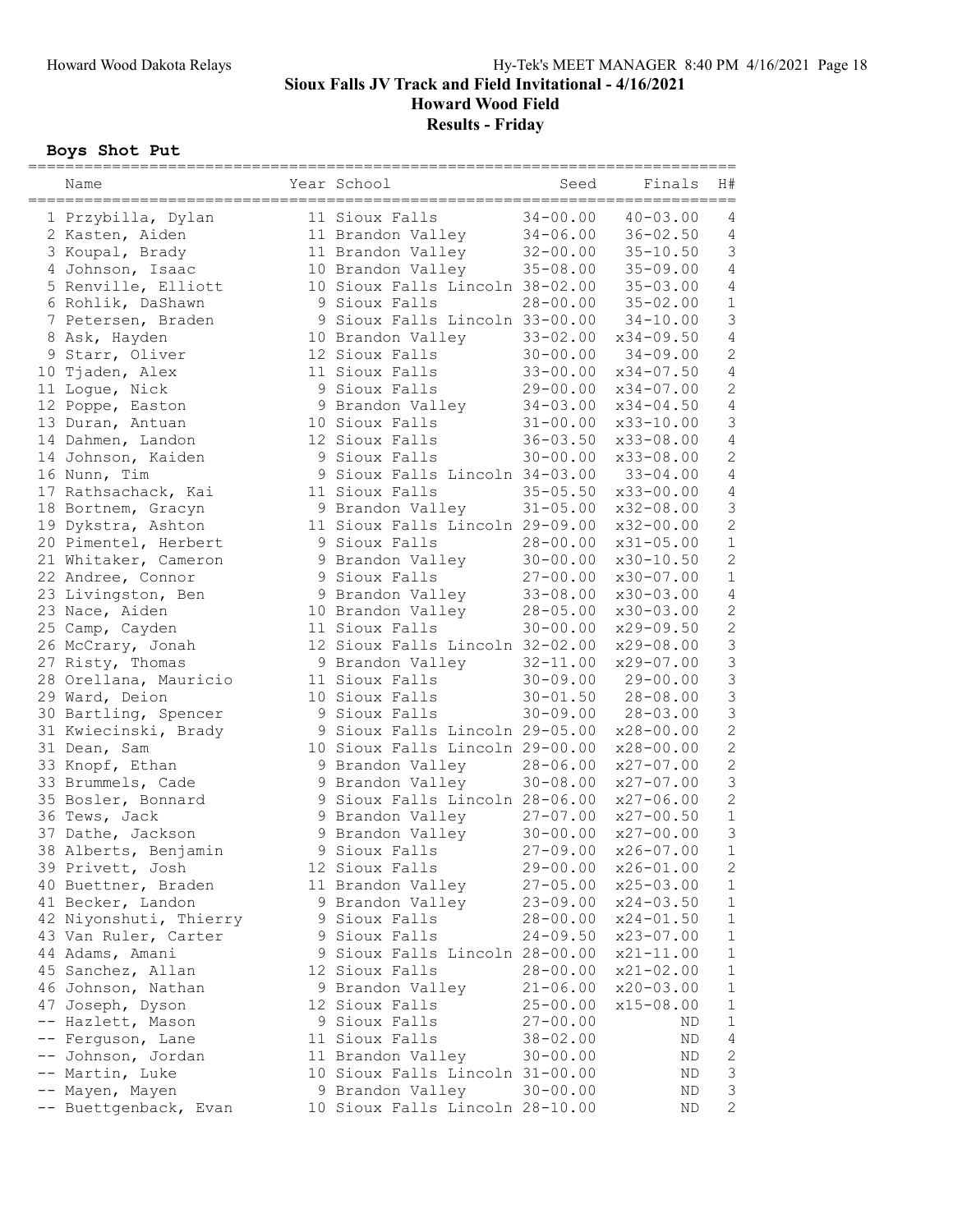Howard Wood Field

# Results - Friday

# ....Boys Shot Put

| -- Kwiecinski, Bryce |  |  | 11 Sioux Falls Lincoln 36-03.00 | ND - | 4 |
|----------------------|--|--|---------------------------------|------|---|
| -- Lage, Kobe        |  |  | 11 Sioux Falls Lincoln 37-02.00 | ND 4 |   |
| -- Jerstad, Luke     |  |  | 9 Sioux Falls Lincoln 32-00.00  | ND 3 |   |

### Boys Discus Throw

| Name                   | Year School            | Seed       | Finals     | H#<br>======   |
|------------------------|------------------------|------------|------------|----------------|
| 1 Niewenhuis, Tristan  | 10 Brandon Valley      | $112 - 11$ | $125 - 07$ | 4              |
| 2 Tjaden, Alex         | 11 Sioux Falls         | $71 - 00$  | $110 - 00$ | $\mathbf{2}$   |
| 3 Dahmen, Landon       | 12 Sioux Falls         | $108 - 01$ | $108 - 02$ | $\overline{4}$ |
| 4 Ask, Hayden          | 10 Brandon Valley      | $96 - 01$  | $107 - 07$ | $\sqrt{4}$     |
| 5 Johnson, Isaac       | 10 Brandon Valley      | $78 - 00$  | $104 - 07$ | $\mathsf 3$    |
| 6 Johnson, Kaiden      | 9 Sioux Falls          | $75 - 00$  | $101 - 02$ | $\sqrt{2}$     |
| 7 Rohlik, DaShawn      | 9 Sioux Falls          | $70 - 00$  | $x95 - 05$ | $\overline{c}$ |
| 8 Kwiecinski, Bryce    | 11 Sioux Falls Lincoln | $90 - 05$  | $94 - 11$  | $\overline{4}$ |
| 9 McCrary, Jonah       | 12 Sioux Falls Lincoln | $81 - 06$  | $94 - 00$  | 3              |
| 10 Knopf, Ethan        | 9 Brandon Valley       | $72 - 02$  | $x92 - 03$ | $\overline{c}$ |
| 11 Petersen, Braden    | 9 Sioux Falls Lincoln  | $81 - 11$  | $92 - 02$  | 3              |
| 11 Brummels, Cade      | 9 Brandon Valley       | $84 - 10$  | x92-02     | $\mathfrak{Z}$ |
| 13 Koupal, Brady       | 11 Brandon Valley      | $78 - 02$  | $x92 - 00$ | 3              |
| 14 Renville, Elliott   | 10 Sioux Falls Lincoln | $94 - 06$  | $x91 - 09$ | $\sqrt{4}$     |
| 15 Nunn, Tim           | 9 Sioux Falls Lincoln  | $90 - 05$  | $x91 - 03$ | 4              |
| 16 Swenson, Trevor     | 9 Brandon Valley       | $93 - 03$  | $x90 - 01$ | $\sqrt{4}$     |
| 17 Dykstra, Ashton     | 11 Sioux Falls Lincoln | $89 - 11$  | x89-03     | $\sqrt{4}$     |
| 18 Bortnem, Gracyn     | 9 Brandon Valley       | $77 - 05$  | x86-06     | $\mathsf 3$    |
| 19 Rathsachack, Kai    | 11 Sioux Falls         | $95 - 06$  | $x86 - 05$ | $\sqrt{4}$     |
| 20 Tews, Jack          | 9 Brandon Valley       | $57 - 11$  | $x86 - 00$ | $1\,$          |
| 21 Becker, Landon      | 9 Brandon Valley       | $70 - 09$  | x83-08     | $\overline{c}$ |
| 22 Kasten, Aiden       | 11 Brandon Valley      | $76 - 02$  | $x83 - 01$ | $\overline{c}$ |
| 23 Dean, Sam           | 10 Sioux Falls Lincoln | $84 - 09$  | $x82 - 07$ | $\mathfrak{Z}$ |
| 24 Duran, Antuan       | 10 Sioux Falls         | $72 - 00$  | x81-05     | $\overline{c}$ |
| 25 Risty, Thomas       | 9 Brandon Valley       | $76 - 07$  | x81-03     | 3              |
| 26 Camp, Cayden        | 11 Sioux Falls         | $70 - 00$  | $x78 - 06$ | $\overline{c}$ |
| 27 Przybilla, Dylan    | 11 Sioux Falls         | $85 - 00$  | $x77 - 05$ | $\sqrt{4}$     |
| 28 Poppe, Easton       | 9 Brandon Valley       | $65 - 04$  | $x77 - 02$ | $1\,$          |
| 29 Privett, Josh       | 12 Sioux Falls         | $60 - 00$  | $x75 - 03$ | $1\,$          |
| 30 Logue, Nick         | 9 Sioux Falls          | $68 - 00$  | $x73 - 03$ | $1\,$          |
| 31 Livingston, Ben     | 9 Brandon Valley       | $75 - 00$  | $x72 - 08$ | $\overline{c}$ |
| 32 Adams, Amani        | 9 Sioux Falls Lincoln  | $80 - 00$  | $x69 - 11$ | $\mathfrak{Z}$ |
| 33 Whitaker, Cameron   | 9 Brandon Valley       | $67 - 06$  | $x69 - 10$ | $\mathbf 1$    |
| 34 Martin, Luke        | 10 Sioux Falls Lincoln | $81 - 00$  | x69-08     | 3              |
| 35 Kwiecinski, Brady   | 9 Sioux Falls Lincoln  | $82 - 00$  | $x69 - 06$ | 3              |
| 36 Kucera, Gavin       | 9 Sioux Falls          | $86 - 11$  | $69 - 05$  | 4              |
| 37 Andree, Connor      | 9 Sioux Falls          | $65 - 00$  | $x68 - 11$ | $\mathbf 1$    |
| 38 Alberts, Benjamin   | 9 Sioux Falls          | $83 - 03$  | $67 - 11$  | 3              |
| 39 Nace, Aiden         | 10 Brandon Valley      | $65 - 01$  | $x67 - 02$ | 1              |
| 39 Bosler, Bonnard     | 9 Sioux Falls Lincoln  | $85 - 00$  | $x67 - 02$ | 4              |
| 41 Howe, Nolan         | 10 Brandon Valley      | $53 - 05$  | $x64 - 02$ | $\mathbf 1$    |
| 42 Buettgenback, Evan  | 10 Sioux Falls Lincoln | $84 - 11$  | $x63 - 11$ | 3              |
| 43 Bartling, Spencer   | 9 Sioux Falls          | $75 - 00$  | $62 - 10$  | $\overline{c}$ |
| 44 Niyonshuti, Thierry | 9 Sioux Falls          | $60 - 00$  | $x62 - 04$ | 1              |
| 45 Pimentel, Herbert   | 9 Sioux Falls          | $70 - 00$  | x59-07     | $\sqrt{2}$     |
| 46 Lemke, Bryce        | 11 Brandon Valley      | $53 - 05$  | $x57 - 02$ | $\mathbf 1$    |
| 47 Sanchez, Allan      | 12 Sioux Falls         | $55 - 00$  | $x57 - 01$ | $\mathbf 1$    |